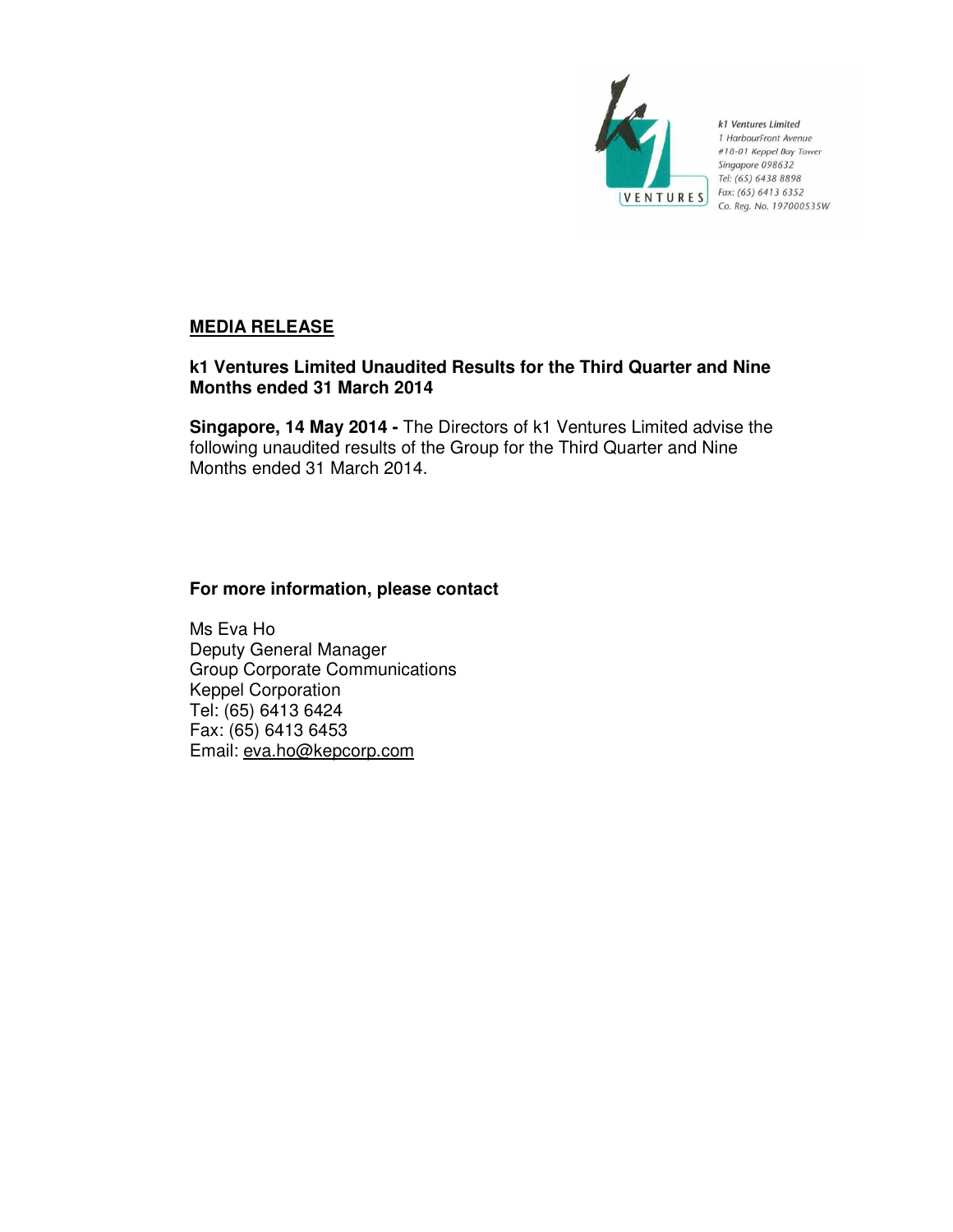# **K1 VENTURES LIMITED**

Co. Reg. No. 197000535W (Incorporated in the Republic of Singapore)

## **THIRD QUARTER 2014 FINANCIAL STATEMENTS & DIVIDEND ANNOUNCEMENT**

## **TABLE OF CONTENTS**

| Paragraph      | <b>Description</b>                             | Page              |
|----------------|------------------------------------------------|-------------------|
|                | <b>FINANCIAL STATEMENTS</b>                    | $1 - 17$          |
| 1              | GROUP PROFIT AND LOSS ACCOUNT                  | $\mathbf{1}$      |
| $\overline{2}$ | CONSOLIDATED STATEMENT OF COMPREHENSIVE INCOME | 4                 |
| 3              | <b>BALANCE SHEETS</b>                          | 5                 |
| 4              | STATEMENTS OF CHANGES IN EQUITY                | 9                 |
| 5              | CONSOLIDATED STATEMENT OF CASH FLOWS           | 11                |
| 6              | <b>AUDIT</b>                                   | 12                |
| 7              | <b>AUDITORS' REPORT</b>                        | $12 \overline{ }$ |
| 8              | <b>ACCOUNTING POLICIES</b>                     | 12                |
| 9              | CHANGES IN THE ACCOUNTING POLICIES             | 12                |
| 10             | REVIEW OF GROUP PERFORMANCE                    | 12                |
| 11             | VARIANCE FROM FORECAST STATEMENT               | 13                |
| 12             | <b>PROSPECTS</b>                               | 13                |
| 13             | <b>DIVIDEND</b>                                | 13                |
| 14             | <b>SEGMENT ANALYSIS</b>                        | 14                |
| 15             | REVIEW OF SEGMENT PERFORMANCE                  | 16                |
| 16             | <b>INTERESTED PERSON TRANSACTIONS</b>          | 16                |
|                | <b>CONFIRMATION BY THE BOARD</b>               | 17                |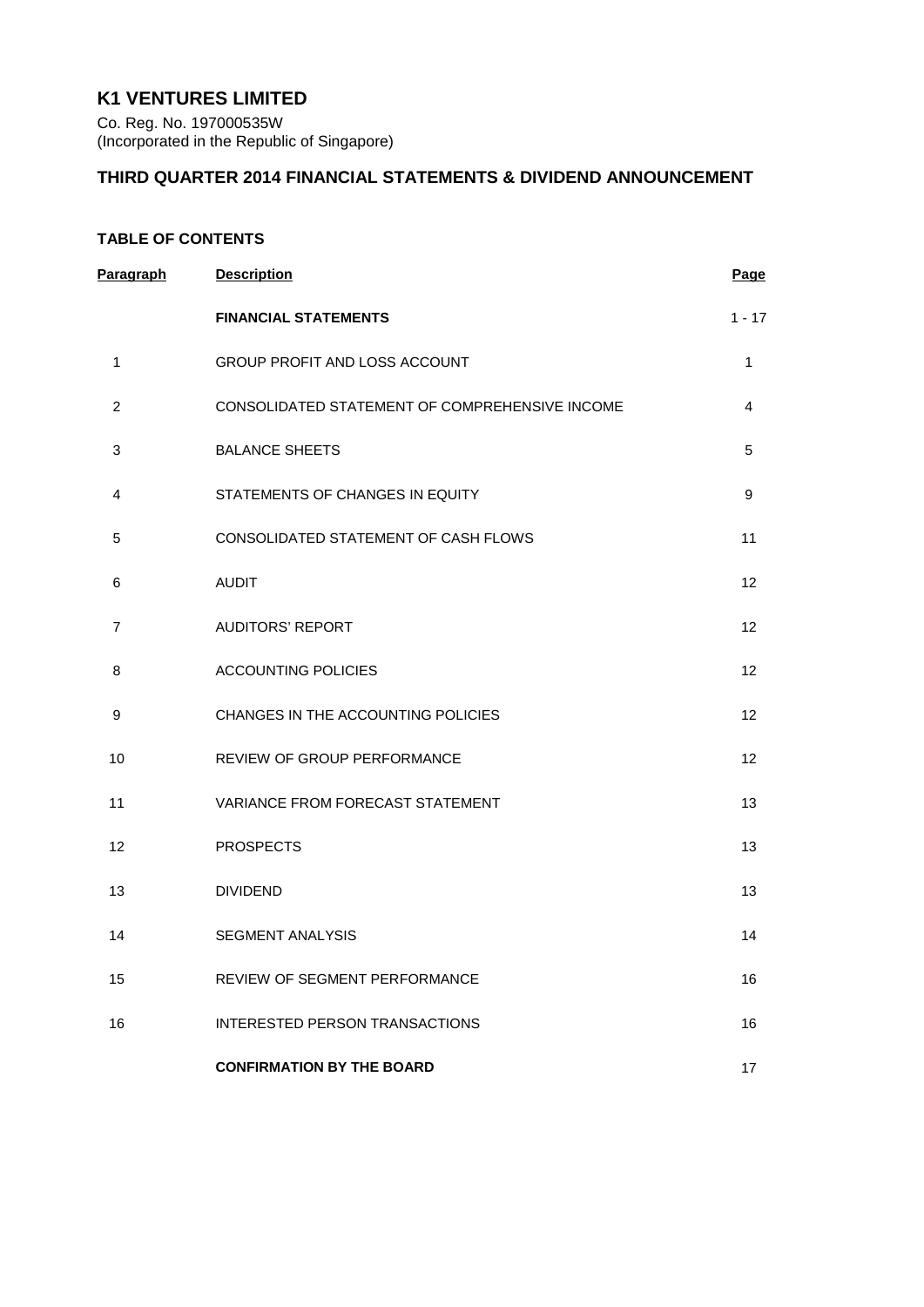# **K1 VENTURES LIMITED**

## **THIRD QUARTER 2014 FINANCIAL STATEMENTS**

## **UNAUDITED RESULTS FOR THIRD QUARTER AND NINE MONTHS ENDED 31 MARCH 2014**

The Directors of **k1 Ventures Limited** advise the following unaudited results of the Group for the third quarter and nine months ended 31 March 2014.

#### **1. GROUP PROFIT AND LOSS ACCOUNT for the third quarter and nine months ended 31 March 2014**

|                                                                             |                | <b>Third Quarter</b>      |                           |             | <b>Nine Months</b>        |                           |                     |
|-----------------------------------------------------------------------------|----------------|---------------------------|---------------------------|-------------|---------------------------|---------------------------|---------------------|
|                                                                             |                | 1 Jan 14                  | 1 Jan 13                  |             | 1 Jul 13                  | 1 Jul 12                  |                     |
|                                                                             | Note           | to<br>31 Mar 14<br>\$'000 | to<br>31 Mar 13<br>\$'000 | $+$ /(-) %  | to<br>31 Mar 14<br>\$'000 | to<br>31 Mar 13<br>\$'000 | $+$ /(-) %          |
| <b>Continuing operations</b>                                                |                |                           |                           |             |                           |                           |                     |
| Revenue                                                                     | 1a             | 3,204                     | 2,936                     | 9.1         | 28,552                    | 36,975                    | (22.8)              |
| Staff costs                                                                 |                | (39)                      | (36)                      | 8.3         | (138)                     | (121)                     | 14.0                |
| Depreciation and amortisation<br>Other operating expenses                   |                | (1,090)                   | (1, 185)                  | (8.0)       | (1)<br>(3, 339)           | (3,836)                   | <b>NM</b><br>(13.0) |
| <b>Operating profit</b>                                                     |                | 2,075                     | 1,715                     | 21.0        | 25,074                    | 33,018                    | (24.1)              |
| Foreign exchange (loss)/gain                                                |                | (7)                       | 44                        | <b>NM</b>   | 95                        | 24                        | 295.8               |
| <b>Profit before taxation</b><br>Taxation                                   | 1c             | 2,068<br>(905)            | 1,759<br>(896)            | 17.6<br>1.0 | 25,169<br>(4, 871)        | 33,042<br>(2,713)         | (23.8)<br>79.5      |
| Profit from continuing operations                                           |                | 1,163                     | 863                       | 34.8        | 20,298                    | 30,329                    | (33.1)              |
| <b>Discontinued operations</b>                                              |                |                           |                           |             |                           |                           |                     |
| Profit from discontinued operations                                         | 3d             | 1,868                     | 656                       | 184.8       | 1,410                     | 1,588                     | (11.2)              |
| Profit for the period                                                       |                | 3,031                     | 1,519                     | 99.5        | 21,708                    | 31,917                    | (32.0)              |
| <b>Attributable to:</b>                                                     |                |                           |                           |             |                           |                           |                     |
| Shareholders of the Company<br>Profit from continuing operations            |                | 1,163                     | 863                       | 34.8        | 20,298                    | 30,329                    | (33.1)              |
| Profit from discontinued operations                                         |                | 1,496                     | 526                       | 184.4       | 1,129                     | 1,272                     | (11.2)              |
|                                                                             |                | 2,659                     | 1,389                     | 91.4        | 21,427                    | 31,601                    | (32.2)              |
| Non-controlling interests                                                   |                | 372                       | 130                       | 186.2       | 281                       | 316                       | (11.1)              |
|                                                                             |                | 3,031                     | 1,519                     | 99.5        | 21,708                    | 31,917                    | (32.0)              |
| <b>EBITDA</b> *                                                             |                | 2,068                     | 1,759                     | 17.6        | 25,170                    | 33,042                    | (23.8)              |
| Profit per ordinary share:<br><b>Continuing and discontinued operations</b> |                |                           |                           |             |                           |                           |                     |
| - basic                                                                     | 1d             | $0.12$ cts                | $0.06$ cts                | 100.0       | 0.99 cts                  | $1.46$ cts                | (32.2)              |
| - diluted                                                                   | 1d             | $0.12$ cts                | $0.06$ cts                | 100.0       | $0.99$ cts                | $1.46$ cts                | (32.2)              |
| <b>Continuing operations</b>                                                |                |                           |                           |             |                           |                           |                     |
| - basic                                                                     | 1d             | 0.05 cts                  | $0.04$ cts                | 25.0        | 0.94 <sub>cts</sub>       | $1.40 \text{ cts}$        | (32.9)              |
| - diluted                                                                   | 1 <sub>d</sub> | $0.05$ cts                | $0.04$ cts                | 25.0        | 0.94 <sub>cts</sub>       | $1.40$ cts                | (32.9)              |

*\* EBITDA is defined as profit before tax, finance expenses, depreciation and amortization for continuing operations. \*\* NM - Not meaningful*

*Note:* 

*Discontinued operations reflect the Group's activities in Long Haul Holding Corp ("Helm"), the transportation leasing business in North America. Refer to note 3d for details. The profit and loss comparatives have been adjusted to conform to changes in presentation in the current year.*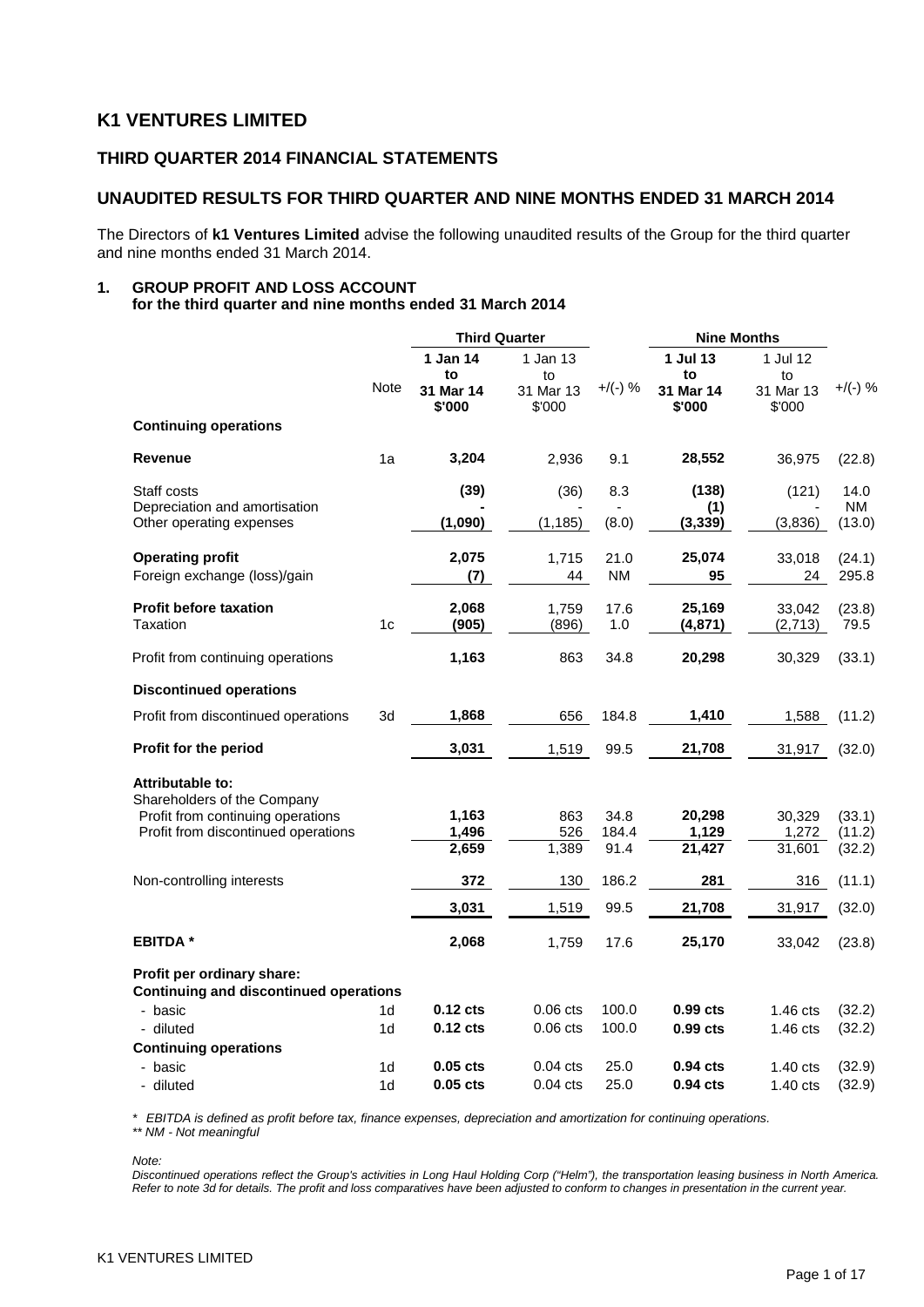## **NOTES TO GROUP PROFIT AND LOSS ACCOUNT**

## 1a. Breakdown of revenue

|                                     |                                       | <b>Third Quarter</b>                  |               | <b>Nine Months</b>                    |                                       |                 |
|-------------------------------------|---------------------------------------|---------------------------------------|---------------|---------------------------------------|---------------------------------------|-----------------|
|                                     | 1 Jan 14<br>to<br>31 Mar 14<br>\$'000 | 1 Jan 13<br>to<br>31 Mar 13<br>\$'000 | $+$ /(-)<br>% | 1 Jul 13<br>to<br>31 Mar 14<br>\$'000 | 1 Jul 12<br>to<br>31 Mar 13<br>\$'000 | $+/(-)$<br>$\%$ |
| <b>Continuing operations</b>        |                                       |                                       |               |                                       |                                       |                 |
| Proceeds from sale of investments   | 5                                     | 3                                     | 66.7          | 11                                    | 3                                     | 266.7           |
| Investment income                   | 3,196                                 | 2,917                                 | 9.6           | 28,499                                | 36,932                                | (22.8)          |
| Interest income                     | 5                                     | 16                                    | (68.8)        | 44                                    | 40                                    | 10.0            |
| <b>Others</b>                       | (2)                                   |                                       | <b>NM</b>     | (2)                                   |                                       | NM.             |
|                                     | 3,204                                 | 2,936                                 | 9.1           | 28,552                                | 36,975                                | (22.8)          |
| <b>Discontinued operations</b>      |                                       |                                       |               |                                       |                                       |                 |
| Revenue from transportation leasing | 15,156                                | 18,193                                | (16.7)        | 44,382                                | 48,317                                | (8.1)           |
| Interest income                     |                                       |                                       |               |                                       |                                       |                 |
| <b>Others</b>                       | 3,602                                 | 1,292                                 | 178.8         | 7,364                                 | 5,373                                 | 37.1            |
|                                     | 18,758                                | 19,485                                | (3.7)         | 51,747                                | 53,691                                | (3.6)           |
|                                     | 21,962                                | 22,421                                | (2.0)         | 80,299                                | 90,666                                | (11.4)          |

1b. Pre-tax profit of the Group is arrived at after crediting/(charging) the following:

|                                                                                                             | <b>Third Quarter</b>                  |                                       |               | <b>Nine Months</b>                    |                                       |               |
|-------------------------------------------------------------------------------------------------------------|---------------------------------------|---------------------------------------|---------------|---------------------------------------|---------------------------------------|---------------|
|                                                                                                             | 1 Jan 14<br>to<br>31 Mar 14<br>\$'000 | 1 Jan 13<br>to<br>31 Mar 13<br>\$'000 | $+$ /(-)<br>% | 1 Jul 13<br>to<br>31 Mar 14<br>\$'000 | 1 Jul 12<br>to<br>31 Mar 13<br>\$'000 | $+$ /(-)<br>% |
| <b>Continuing operations</b><br>Profit on sale of investments                                               | 5                                     | 3                                     | 66.7          | 11                                    | 3                                     | 266.7         |
| <b>Discontinued operations</b><br>Profit on disposal of fixed assets<br>Write-back of provision/(Provision) | 2,589                                 | 352                                   | >500.0        | 4,408                                 | 2,589                                 | 70.3          |
| for doubtful debts                                                                                          | 86                                    | 15                                    | 473.3         | (1)                                   | 21                                    | <b>NM</b>     |

1c. Group taxation from continuing operations in the current year includes an expense of \$2.0 million related to prior year's under provision of tax at a wholly-owned subsidiary.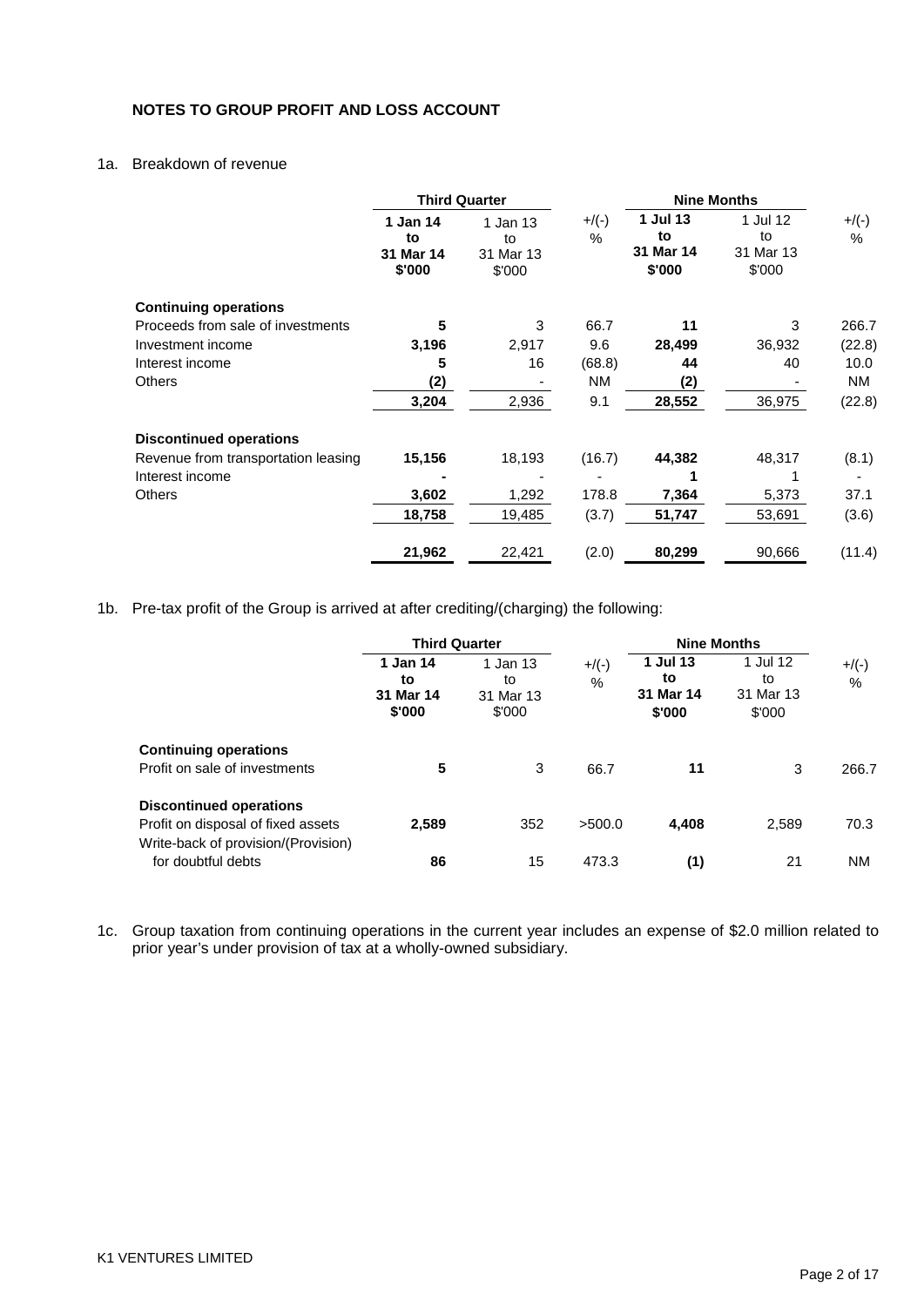## 1d. Profit per ordinary share

|                                                                                              |            | <b>Third Quarter</b> |                | <b>Nine Months</b> |                    |         |
|----------------------------------------------------------------------------------------------|------------|----------------------|----------------|--------------------|--------------------|---------|
|                                                                                              | 1 Jan 14   | 1 Jan 13             | $+/(-)$        | 1 Jul 13           | 1 Jul 12           | $+/(-)$ |
|                                                                                              | to         | to                   | $\frac{0}{6}$  | to                 | to                 | %       |
|                                                                                              | 31 Mar 14  | 31 Mar 13            |                | 31 Mar 14          | 31 Mar 13          |         |
| <b>Continuing and discontinued operations</b>                                                |            |                      |                |                    |                    |         |
| Profit per ordinary share of the Group based on<br>net profit attributable to shareholders:- |            |                      |                |                    |                    |         |
| Based on weighted average number of shares<br>(i)                                            | $0.12$ cts | $0.06$ cts           | 100.0          | $0.99$ cts         | $1.46$ cts         | (32.2)  |
| - Weighted average number of shares ('000)                                                   | 2,165,618  | 2,165,618            | $\blacksquare$ | 2,165,618          | 2,165,618          |         |
| On a fully diluted basis<br>(ii)                                                             | $0.12$ cts | $0.06 \text{ cts}$   | 100.0          | $0.99$ cts         | $1.46 \text{ cts}$ | (32.2)  |
| - Adjusted weighted average number of shares<br>(000)                                        | 2,165,618  | 2,165,618            |                | 2,165,618          | 2,165,618          |         |
| <b>Continuing operations</b>                                                                 |            |                      |                |                    |                    |         |
| Profit per ordinary share of the Group based on<br>net profit attributable to shareholders:- |            |                      |                |                    |                    |         |
| Based on weighted average number of shares<br>(i)                                            | $0.05$ cts | $0.04$ cts           | 25.0           | $0.94$ cts         | $1.40 \text{ cts}$ | (32.9)  |
| - Weighted average number of shares ('000)                                                   | 2,165,618  | 2,165,618            | $\blacksquare$ | 2,165,618          | 2,165,618          |         |
| On a fully diluted basis<br>(ii)                                                             | $0.05$ cts | $0.04$ cts           | 25.0           | $0.94$ cts         | $1.40 \text{ cts}$ | (32.9)  |
| - Adjusted weighted average number of shares<br>(000)                                        | 2,165,618  | 2,165,618            |                | 2,165,618          | 2,165,618          |         |

1e. There was no extraordinary item during the period.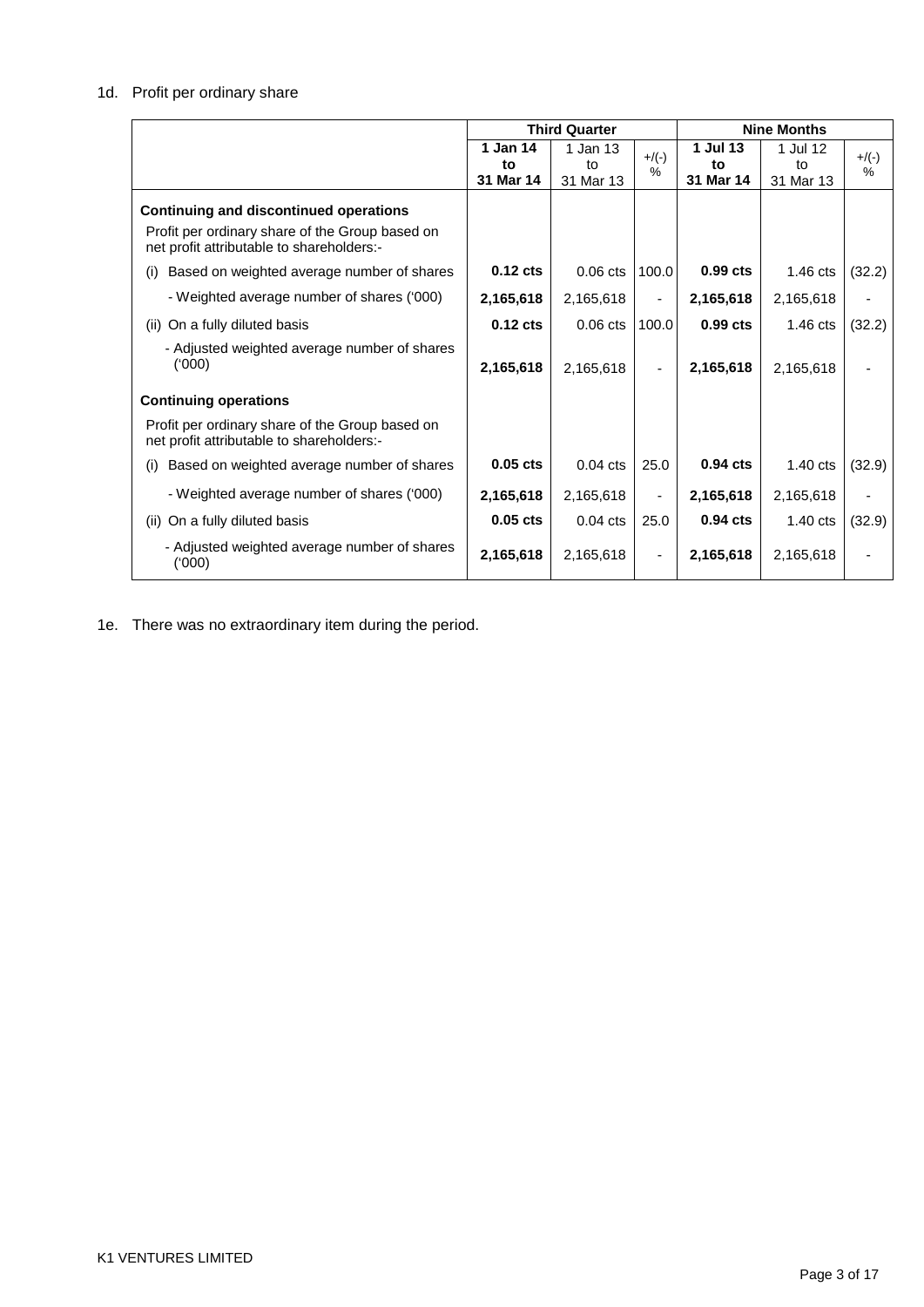### **2. CONSOLIDATED STATEMENT OF COMPREHENSIVE INCOME for the third quarter and nine months ended 31 March 2014**

|                                                                                                                              | <b>Third Quarter</b>                  |                                       |               | <b>Nine Months</b>                    |                                       |              |
|------------------------------------------------------------------------------------------------------------------------------|---------------------------------------|---------------------------------------|---------------|---------------------------------------|---------------------------------------|--------------|
|                                                                                                                              | 1 Jan 14<br>to<br>31 Mar 14<br>\$'000 | 1 Jan 13<br>to<br>31 Mar 13<br>\$'000 | $+$ /(-)<br>% | 1 Jul 13<br>to<br>31 Mar 14<br>\$'000 | 1 Jul 12<br>to<br>31 Mar 13<br>\$'000 | $+/(-)$<br>% |
| Profit for the period                                                                                                        | 3,031                                 | 1,519                                 | 99.5          | 21,708                                | 31,917                                | (32.0)       |
| Items that may be reclassified<br>subsequently to profit or loss:<br>Fair value changes on available-for-sale<br>investments | 711                                   | 1,397                                 | (49.1)        | (6, 335)                              | 6,370                                 | <b>NM</b>    |
| Fair value changes on available-for-sale<br>assets realised & transferred to<br>profit and loss account                      | (388)                                 |                                       | <b>NM</b>     | (711)                                 | (765)                                 | (7.1)        |
| Exchange differences arising on<br>consolidation                                                                             | (1, 182)                              | 5,138                                 | <b>NM</b>     | (2,066)                               | (6, 475)                              | (68.1)       |
| Share of other comprehensive income                                                                                          | 90                                    | 58                                    | 55.2          | 226                                   | 155                                   | 45.8         |
| Other comprehensive (expense)/<br>income for the period                                                                      | (769)                                 | 6,593                                 | <b>NM</b>     | (8,886)                               | (715)                                 | >500.0       |
| Total comprehensive income for<br>the period                                                                                 | 2,262                                 | 8,112                                 | (72.1)        | 12,822                                | 31,202                                | (58.9)       |
| Attributable to:                                                                                                             |                                       |                                       |               |                                       |                                       |              |
| Shareholders of the Company                                                                                                  | 1,975                                 | 7,482                                 | (73.6)        | 12,690                                | 31,491                                | (59.7)       |
| Non-controlling interests                                                                                                    | 287                                   | 630                                   | (54.4)        | 132                                   | (289)                                 | <b>NM</b>    |
|                                                                                                                              | 2,262                                 | 8,112                                 | (72.1)        | 12,822                                | 31,202                                | (58.9)       |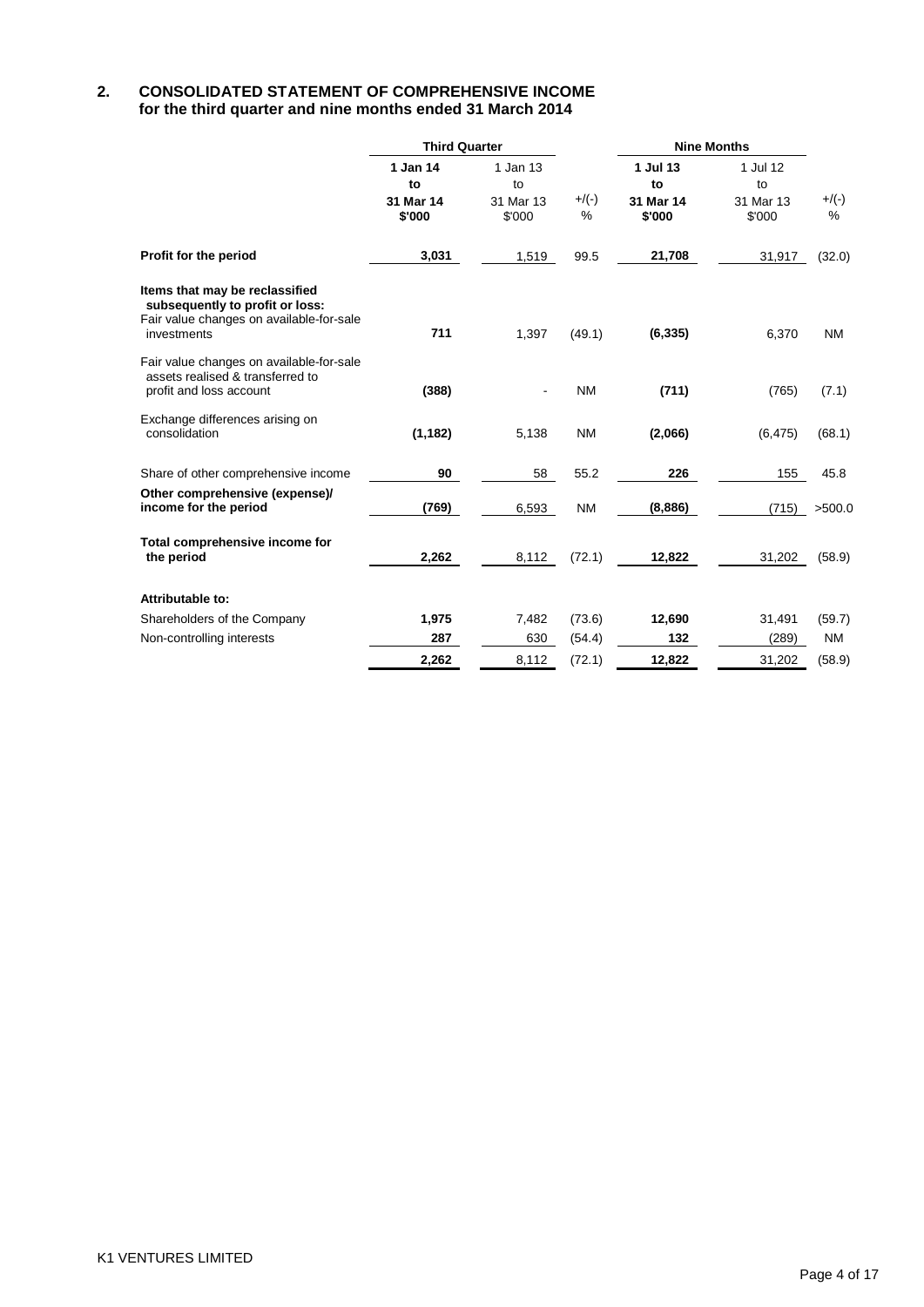### **3. BALANCE SHEETS as at 31 March 2014**

|                                                                                    | Group                        |                              |                              | Company                      |
|------------------------------------------------------------------------------------|------------------------------|------------------------------|------------------------------|------------------------------|
|                                                                                    | As at<br>31 Mar 14<br>\$'000 | As at<br>30 Jun 13<br>\$'000 | As at<br>31 Mar 14<br>\$'000 | As at<br>30 Jun 13<br>\$'000 |
| <b>Share capital</b><br><b>Reserves</b>                                            | 196,439<br>122,853           | 196,439<br>153,475           | 196,439<br>98,094            | 196,439<br>100,166           |
| Share capital & reserves<br><b>Non-controlling interests</b>                       | 319,292<br>32,255            | 349,914<br>32,123            | 294,533                      | 296,605                      |
| <b>Capital employed</b>                                                            | 351,547                      | 382,037                      | 294,533                      | 296,605                      |
| <b>Represented by:</b><br><b>Fixed assets</b>                                      |                              | 204,402                      |                              |                              |
| <b>Subsidiaries</b><br>Associated company and joint ventures<br><b>Investments</b> | 168,082                      | 66,429<br>157,954            | 273,504<br>17,301            | 273,504<br>17,442            |
| <b>Other assets</b><br><b>Intangibles</b>                                          |                              | 4,579<br>115,195             |                              |                              |
|                                                                                    | 168,082                      | 548,559                      | 290,805                      | 290,946                      |
| <b>Current assets</b><br><b>Stocks</b><br>Amounts due from subsidiaries            |                              | 1,154                        | 5                            | 3                            |
| Debtors<br>Bank balances, deposits & cash                                          | 543<br>22,992<br>23,535      | 10,775<br>77,617<br>89,546   | 23<br>5,599<br>5,627         | 26<br>6,769                  |
| Assets classified as held for sale *                                               | 407,562<br>431,097           | 89,546                       | 5,627                        | 6,798<br>6,798               |
| <b>Current liabilities</b>                                                         |                              |                              |                              |                              |
| Creditors<br>Amounts due to:<br>- subsidiaries                                     | 372                          | 9,877                        | 370<br>1,529                 | 615<br>524                   |
| - associated company and joint ventures<br>Term loans                              |                              | 56<br>1,521                  |                              |                              |
| Provision for taxation                                                             | 372                          | 14,004<br>25,458             | 1,899                        | 1,139                        |
| Liabilities directly associated with assets<br>classified as held for sale *       | 245,483<br>245,855           | 25,458                       | 1,899                        | 1,139                        |
| <b>Net current assets</b>                                                          | 185,242                      | 64,088                       | 3,728                        | 5,659                        |
| <b>Non-current liabilities</b>                                                     |                              |                              |                              |                              |
| Term loans<br>Deferred liabilities                                                 |                              | 147,203<br>877               |                              |                              |
| Deferred taxation                                                                  | 1,777<br>1,777               | 82,530<br>230,610            |                              |                              |
| <b>Net assets</b>                                                                  | 351,547                      | 382,037                      | 294,533                      | 296,605                      |

*Note:*

*\* The assets and liabilities of Helm have been presented separately as held for sale in the balance sheet in accordance with the accounting standards. Refer to note 3d for details. The comparative balance sheet has not been restated to reflect the assets and liabilities classified as held for sale as the presentation requirements under FRS 105 do not apply retrospectively.*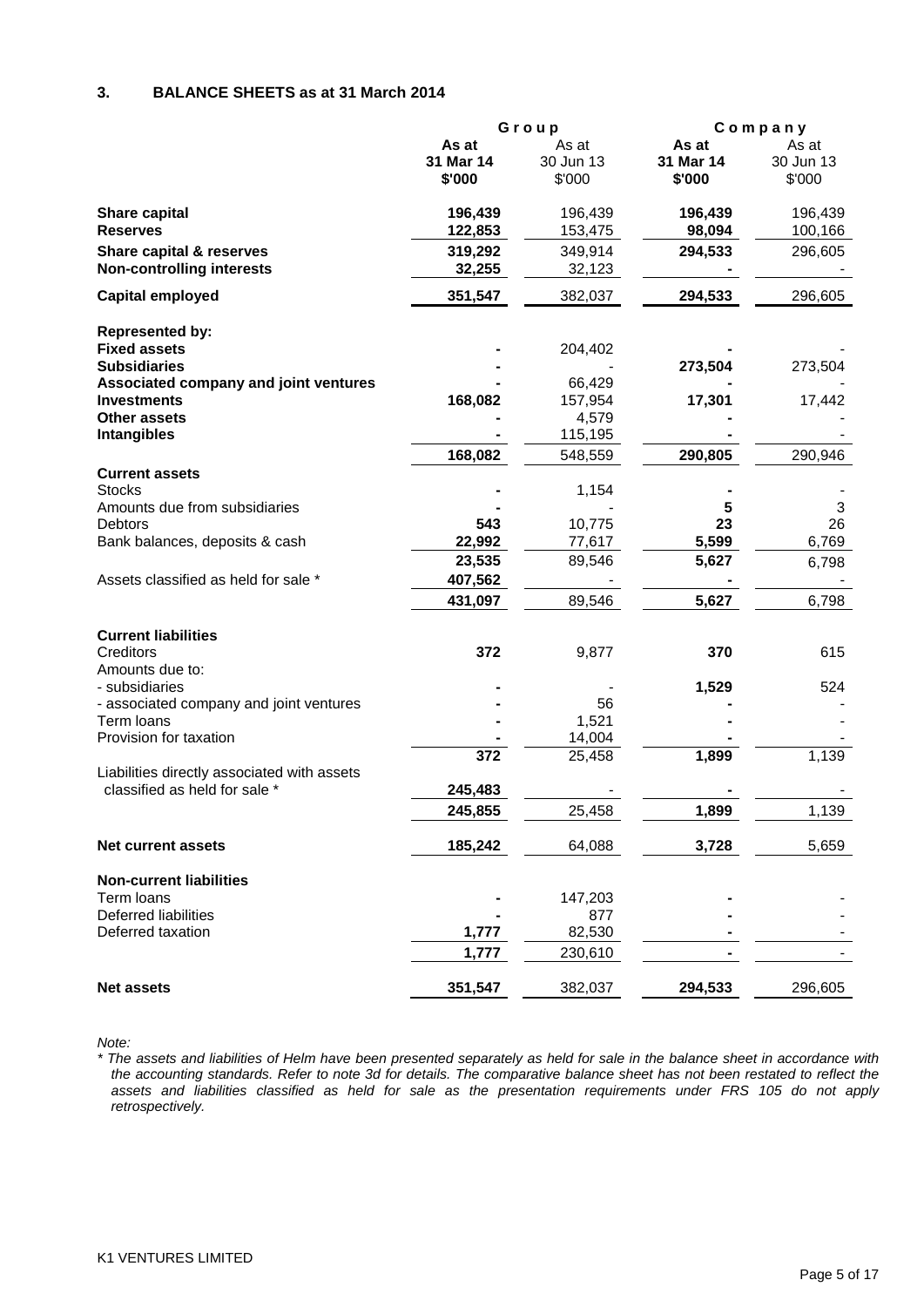### **NOTES TO BALANCE SHEETS**

#### 3a. Group's borrowings and debt securities

(i) Amount repayable in one year or less, or on demand

| As at 31 Mar 14 |           | As at 30 Jun 13 |           |  |
|-----------------|-----------|-----------------|-----------|--|
| <b>Secured</b>  | Unsecured | Secured         | Unsecured |  |
| \$'000          | \$'000    | \$'000          | \$'000    |  |
| 1.415           |           | 1.521           |           |  |

#### (ii) Amount repayable after one year

| As at 31 Mar 14 |                  | As at 30 Jun 13 |           |  |
|-----------------|------------------|-----------------|-----------|--|
| <b>Secured</b>  | <b>Unsecured</b> | Secured         | Unsecured |  |
| \$'000          | \$'000           | \$'000          | \$'000    |  |
| 154,686         |                  | 147.203         | -         |  |

#### (iii) Details of any collateral

The term loans pertained to debt financing taken up by Helm and were pledged against the assets of Helm.

The net book value of the fixed assets and other assets pledged to financial institutions amounted to \$298 million (30 June 2013: \$294 million).

The term loans of \$156.1 million as at 31 March 2014 are related to discontinued operations and have been included in the liabilities directly associated with assets classified as held for sale as at 31 March 2014.

#### 3b. Net asset value

|                                                  | <b>GROUP</b> |           |           | <b>COMPANY</b> |           |           |
|--------------------------------------------------|--------------|-----------|-----------|----------------|-----------|-----------|
|                                                  | As at        | As at     |           | As at          | As at     |           |
|                                                  | 31 Mar 14    | 30 Jun 13 | $+$ /(-)% | 31 Mar 14      | 30 Jun 13 | $+/(-)$ % |
| Net asset value<br>per ordinary share #          | \$0.15       | \$0.16    | (6.3)     | \$0.14         | \$0.14    |           |
| Net tangible asset value<br>per ordinary share # | \$0.11       | \$0.12    | (8.3)     | \$0.14         | \$0.14    |           |

# Based on issued share capital of 2,165,618,003 ordinary shares as at the end of the financial period (30 June 2013: 2,165,618,003).

#### 3c. Balance sheet review

Group shareholders' funds decreased from \$349.9 million at 30 June 2013 to \$319.3 million at 31 March 2014. The decrease was attributable to a dividend paid to shareholders in November 2013 of \$43.3 million and other comprehensive expense of \$8.7 million offset in part by profit for the period of \$21.4 million. The profit for the period was primarily driven by investment income from Knowledge Universe Holdings LLC ("KUH") resulting from the receipt of 426,846 common shares of K12, Inc. valued at approximately \$19.6 million. The other comprehensive expense for the period was mainly attributable to a downward revaluation of the Group's investment in K12, Inc. of \$7.3 million.

Group total assets of \$599.2 million at 31 March 2014 decreased by \$38.9 million compared to the previous year end. The decrease was mainly due to a reduction in cash driven by the dividend paid to shareholders in November 2013, and the payment of US tax on the gain associated with the sale of the Group's investment in McMoRan Exploration Co. ("MMR"), which was offset in part by an increase in investments from the receipt of common shares of K12, Inc. from KUH. The \$407.6 million of assets classified as held for sale represent the total assets of Helm, which decreased by \$2.8 million compared to the previous year end.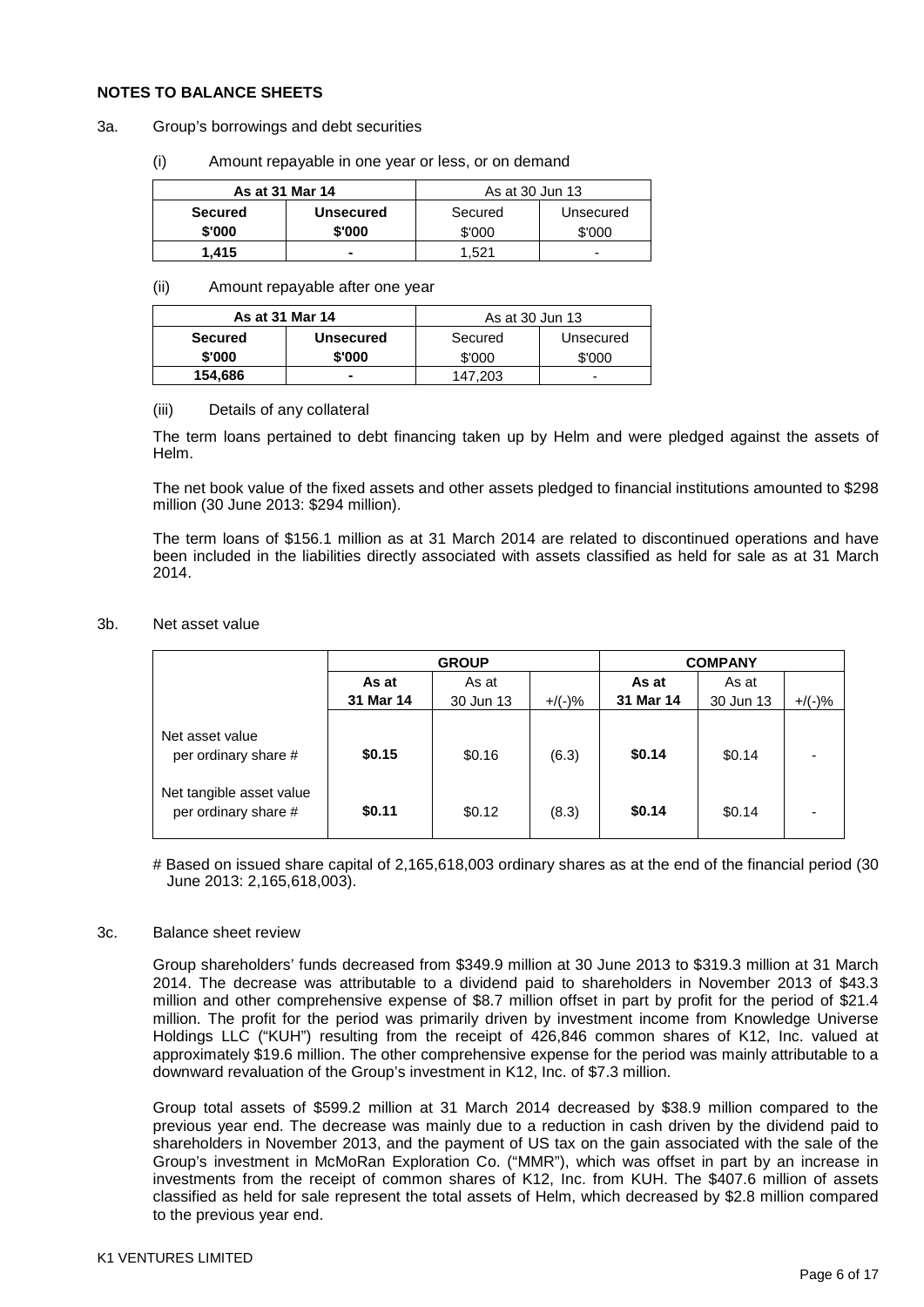Group total liabilities of \$247.6 million at 31 March 2014, which included \$245.5 million of liabilities directly associated with assets classified as held for sale relating to Helm, were \$8.4 million lower than the previous year end. The decrease is due mainly to a decrease in provision of taxation due to the payment of US tax incurred on the sale of MMR, partially offset by an increase in the liabilities of Helm by \$2.1 million.

3d. Assets held for sale and discontinued operations

Discontinued operations reflect the Group's activities in Helm, the transportation leasing business in North America.

On 21 February 2014, the Company and its wholly-owned subsidiary, Focus Up Holdings Limited announced that they had entered into a definitive agreement and plan of merger for the sale of Helm. The transaction was completed on 15 April 2014.

As the transaction was pending completion as at 31 March 2014, the assets and liabilities of Helm, which contributed to the Transportation Leasing segment of the Group, have been presented separately as held for sale from other assets and liabilities in the balance sheet in accordance with the accounting standards following the announcement by the Company to sell its ownership interest in Helm. The financial results of Helm have been reclassified as a single amount in the profit and loss statement under "Profit from discontinued operations" in accordance with FRS 105 – Non Current Assets Held for Sale and Discontinued Operations.

i. Profit for the period from discontinued operations

An analysis of the results of discontinued operations is as follows:

|                                                                                | <b>Third Quarter</b> |                     | <b>Nine Months</b>  |                     |
|--------------------------------------------------------------------------------|----------------------|---------------------|---------------------|---------------------|
|                                                                                | 1 Jan 14             | 1 Jan 13            | 1 Jul 13            | 1 Jul 12            |
|                                                                                | to                   | to                  | to                  | to                  |
|                                                                                | 31 Mar 14<br>\$'000  | 31 Mar 13<br>\$'000 | 31 Mar 14<br>\$'000 | 31 Mar 13<br>\$'000 |
| Revenue<br>Expenses                                                            | 18,758<br>(14, 940)  | 19,485<br>(17, 703) | 51,747<br>(46,483)  | 53,691<br>(48,696)  |
| Operating profit<br>Finance expenses<br>Share of results of associated company | 3,818<br>(2,922)     | 1.782<br>(2,699)    | 5,264<br>(9, 199)   | 4.995<br>(8, 194)   |
| and joint ventures                                                             | 2,324                | 2,049               | 6,365               | 5,937               |
| Profit before tax<br>Taxation                                                  | 3,220<br>(1,352)     | 1,132<br>(476)      | 2,430<br>(1,020)    | 2,738<br>(1, 150)   |
| Profit for the period                                                          | 1,868                | 656                 | 1,410               | 1,588               |

ii. The impact of the discontinued operations on the cash flows of the Group is as follows:

|                                                                                        | <b>Third Quarter</b>                   |                                       | <b>Nine Months</b>                     |                                            |  |
|----------------------------------------------------------------------------------------|----------------------------------------|---------------------------------------|----------------------------------------|--------------------------------------------|--|
|                                                                                        | 1 Jan 14                               | 1 Jan 13                              | 1 Jul 13                               | 1 Jul 12                                   |  |
|                                                                                        | to                                     | to                                    | to                                     | to                                         |  |
|                                                                                        | 31 Mar 14<br>\$'000                    | 31 Mar 13<br>\$'000                   | 31 Mar 14<br>\$'000                    | 31 Mar 13<br>\$'000                        |  |
| Operating cash flows<br>Investing cash flows<br>Financing cash flows<br>Net cash flows | (8,250)<br>13,053<br>(5, 443)<br>(640) | 4,805<br>(7, 155)<br>(372)<br>(2,722) | 9.008<br>(18, 915)<br>8,599<br>(1,308) | 21,060<br>(29, 239)<br>(1, 107)<br>(9,286) |  |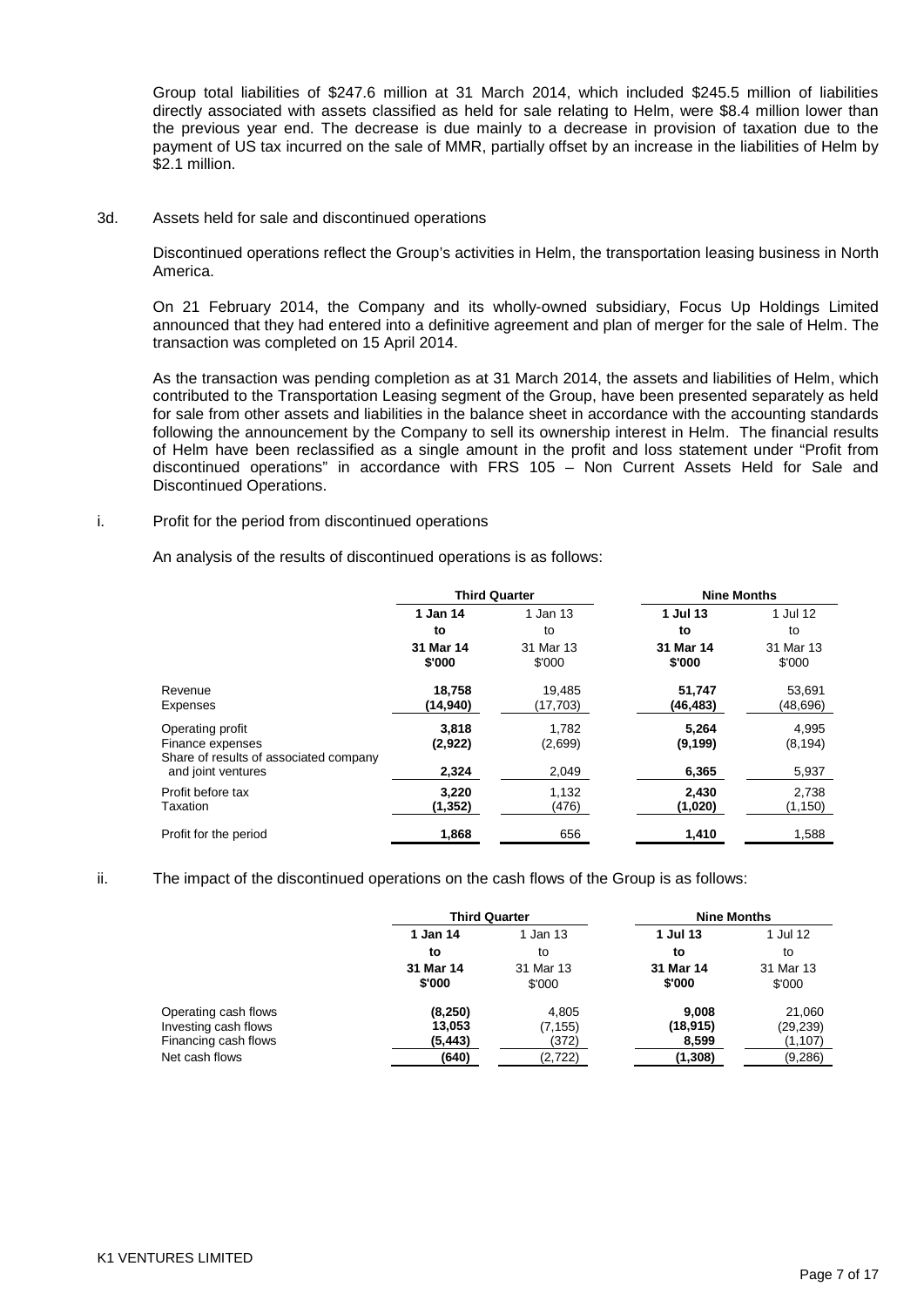iii. The major classes of assets and liabilities comprising the disposal group classified as held for sale are as follows:

|                                                                                                                                                                             | As at<br>31 Mar 14<br>\$'000                                     | As at<br>30 Jun 13<br>\$'000 |
|-----------------------------------------------------------------------------------------------------------------------------------------------------------------------------|------------------------------------------------------------------|------------------------------|
| Assets:<br><b>Fixed assets</b><br>Associated company and joint ventures<br>Other assets<br>Intangibles<br><b>Stocks</b><br><b>Debtors</b><br>Bank balances, deposits & cash | 204,003<br>70,345<br>3,646<br>113,904<br>5,092<br>9,212<br>1,360 |                              |
| Assets classified as held for sale                                                                                                                                          | 407,562                                                          |                              |
| Liabilities:<br>Creditors<br>Amount due to associated company and                                                                                                           | 5,617                                                            |                              |
| joint ventures                                                                                                                                                              | 39                                                               |                              |
| Provision for taxation                                                                                                                                                      | 1,434                                                            |                              |
| Term Ioans                                                                                                                                                                  | 156,101                                                          |                              |
| Deferred liabilities                                                                                                                                                        | 1,178                                                            |                              |
| Deferred taxation                                                                                                                                                           | 81,114                                                           |                              |
| Liabilities directly associated with assets<br>classified as held for sale                                                                                                  | 245,483                                                          |                              |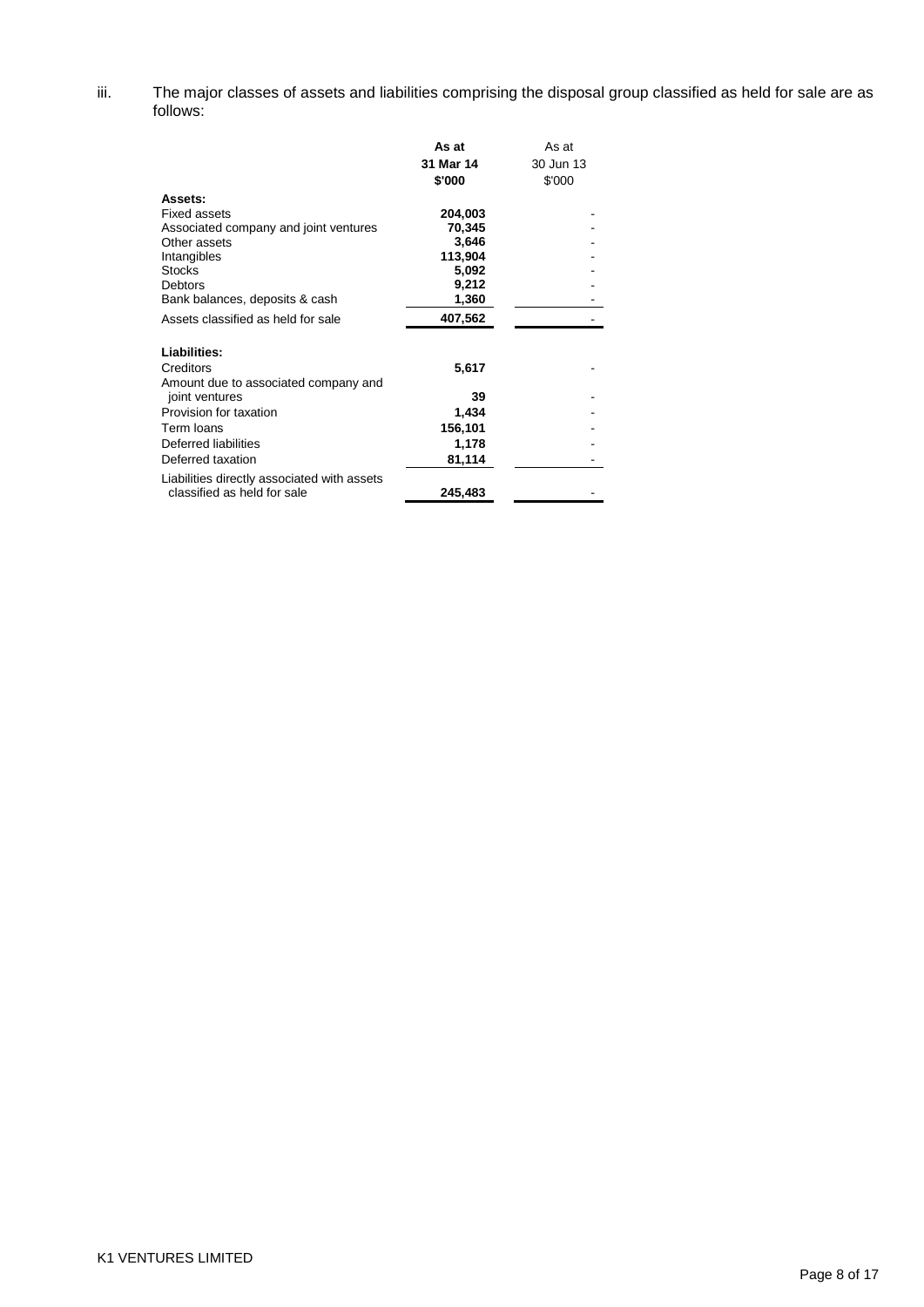## **4. STATEMENTS OF CHANGES IN EQUITY for the third quarter and nine months ended 31 March 2014**

## 4a. Statement of Changes in Equity of the Group

|                                       |                |                          | Attributable to owners of the Company |                 |                 |                          |           |
|---------------------------------------|----------------|--------------------------|---------------------------------------|-----------------|-----------------|--------------------------|-----------|
|                                       |                |                          | Foreign                               |                 |                 |                          |           |
|                                       |                |                          |                                       |                 |                 |                          |           |
|                                       |                |                          | Exchange                              |                 | Share           | Non-                     |           |
|                                       | Share          | Capital                  | <b>Translation</b>                    | Revenue         | Capital &       | controlling              | Capital   |
|                                       | <b>Capital</b> | <b>Reserves</b>          | Account                               | <b>Reserves</b> | <b>Reserves</b> | <b>Interests</b>         | Employed  |
|                                       | \$'000         | \$'000                   | \$'000                                | \$'000          | \$'000          | \$'000                   | \$'000    |
| 2014                                  |                |                          |                                       |                 |                 |                          |           |
| As at 1 July 2013                     | 196,439        | (2, 413)                 | (72, 048)                             | 227,936         | 349,914         | 32,123                   | 382,037   |
| Total comprehensive (expense)/        |                |                          |                                       |                 |                 |                          |           |
| income for first half                 |                |                          |                                       |                 |                 |                          |           |
| Profit for first half                 |                |                          |                                       | 18,768          | 18,768          | (91)                     | 18,677    |
| Other comprehensive expense*          | $\blacksquare$ | (7,260)                  | (793)                                 |                 | (8,053)         | (64)                     | (8, 117)  |
| Total comprehensive (expense)/        |                |                          |                                       |                 |                 |                          |           |
| income for first half                 | $\blacksquare$ | (7,260)                  | (793)                                 | 18,768          | 10,715          | (155)                    | 10,560    |
| Transactions with owners, recognised  |                |                          |                                       |                 |                 |                          |           |
| directly in equity                    |                |                          |                                       |                 |                 |                          |           |
| Dividend paid                         |                |                          | $\blacksquare$                        | (43, 312)       | (43, 312)       | $\blacksquare$           | (43, 312) |
|                                       |                |                          |                                       |                 |                 |                          |           |
| As at 31 December 2013                | 196,439        | (9,673)                  | (72, 841)                             | 203,392         | 317,317         | 31,968                   | 349,285   |
| Total comprehensive income/           |                |                          |                                       |                 |                 |                          |           |
| (expense) for third quarter           |                |                          |                                       |                 |                 |                          |           |
|                                       |                |                          |                                       |                 |                 |                          |           |
| Profit for third quarter              |                |                          |                                       | 2,659           | 2,659           | 372                      | 3,031     |
| Other comprehensive income/           |                |                          |                                       |                 |                 |                          |           |
| (expense)*                            |                | 395                      | (1,079)                               | $\blacksquare$  | (684)           | (85)                     | (769)     |
| Total comprehensive income/           |                |                          |                                       |                 |                 |                          |           |
| (expense) for third quarter           |                | 395                      | (1,079)                               | 2,659           | 1,975           | 287                      | 2,262     |
| As at 31 March 2014                   | 196,439        | (9,278)                  | (73,920)                              | 206,051         | 319,292         | 32,255                   | 351,547   |
|                                       |                |                          |                                       |                 |                 |                          |           |
| 2013                                  |                |                          |                                       |                 |                 |                          |           |
| As at 1 July 2012                     | 196,439        | 8,873                    | (72, 450)                             | 205,850         | 338,712         | 31,233                   | 369,945   |
| Total comprehensive income/           |                |                          |                                       |                 |                 |                          |           |
| (expense) for first half              |                |                          |                                       |                 |                 |                          |           |
| Profit for first half                 |                |                          |                                       | 30,212          | 30,212          | 186                      | 30,398    |
| Other comprehensive income/(expense)* |                | 4,286                    | (10, 489)                             |                 | (6, 203)        | (1, 105)                 | (7,308)   |
| Total comprehensive income/           |                |                          |                                       |                 |                 |                          |           |
| (expense) for first half              |                | 4,286                    | (10, 489)                             | 30,212          | 24,009          | (919)                    | 23,090    |
| Transactions with owners, recognised  |                |                          |                                       |                 |                 |                          |           |
| directly in equity                    |                |                          |                                       |                 |                 |                          |           |
| Dividend paid                         |                | $\overline{\phantom{a}}$ | $\blacksquare$                        | (10, 828)       | (10, 828)       | $\overline{\phantom{a}}$ | (10, 828) |
|                                       |                |                          |                                       |                 |                 |                          |           |
| As at 31 December 2012                | 196,439        | 13,159                   | (82, 939)                             | 225,234         | 351,893         | 30,314                   | 382,207   |
|                                       |                |                          |                                       |                 |                 |                          |           |
| Total comprehensive income for third  |                |                          |                                       |                 |                 |                          |           |
| quarter                               |                |                          |                                       |                 |                 |                          |           |
| Profit for third quarter              |                |                          |                                       | 1,389           | 1,389           | 130                      | 1,519     |
| Other comprehensive income*           |                | 1,443                    | 4,650                                 |                 | 6,093           | 500                      | 6,593     |
| Total comprehensive income for third  |                |                          |                                       |                 |                 |                          |           |
| quarter                               | $\blacksquare$ | 1,443                    | 4,650                                 | 1,389           | 7,482           | 630                      | 8,112     |
| As at 31 March 2013                   | 196,439        | 14,602                   | (78, 289)                             | 226,623         | 359,375         | 30,944                   | 390,319   |

\* Details of other comprehensive income / (expense) have been included in the consolidated statement of comprehensive income.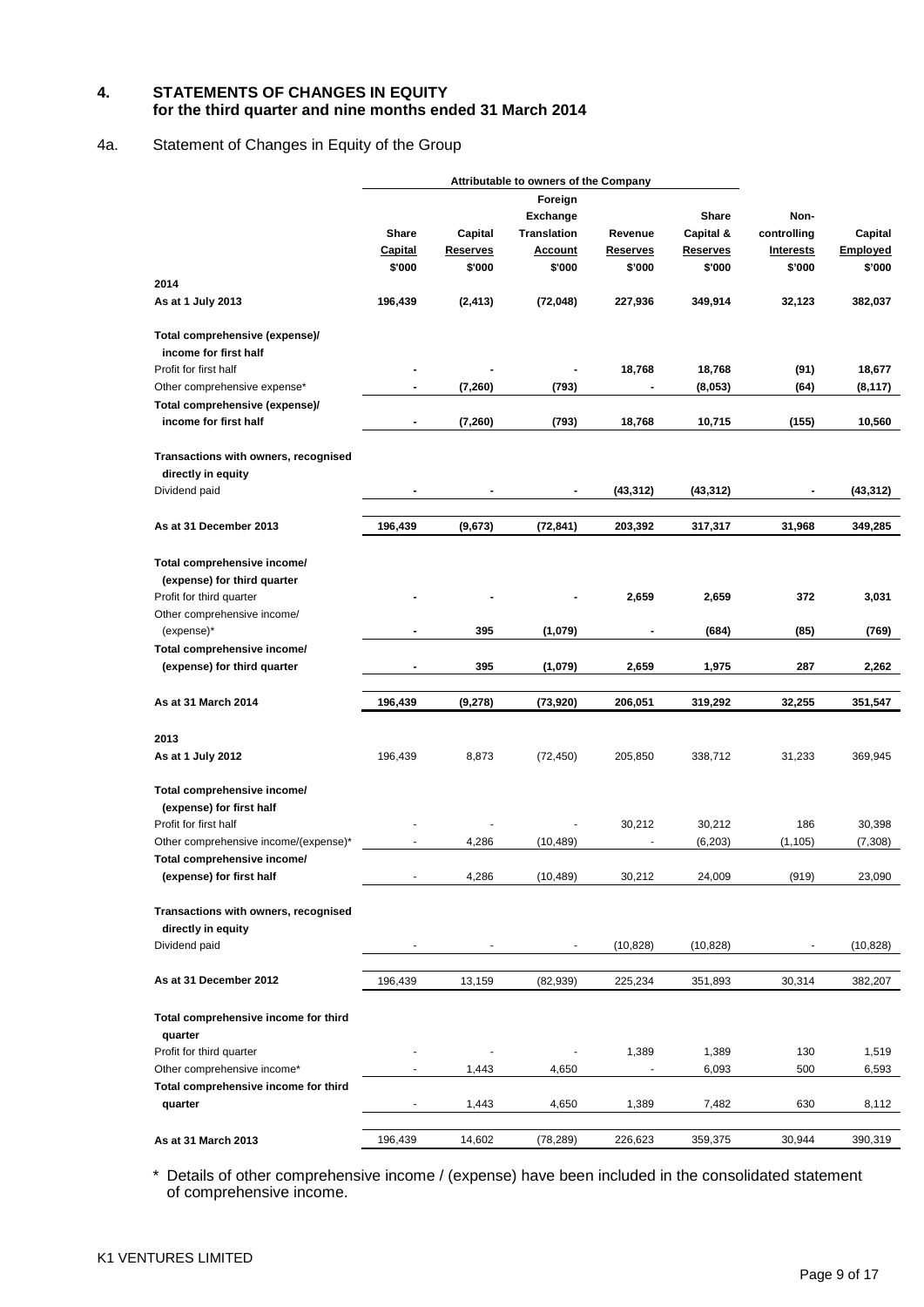## 4b. Statement of Changes in Equity of the Company

|                                                                              | Share          | Capital  | Revenue   |           |
|------------------------------------------------------------------------------|----------------|----------|-----------|-----------|
|                                                                              | <b>Capital</b> | Reserves | Reserves  | Total     |
|                                                                              | \$'000         | \$'000   | \$'000    | \$'000    |
|                                                                              |                |          |           |           |
| 2014                                                                         |                |          |           |           |
| As at 1 July 2013                                                            | 196,439        | (813)    | 100,979   | 296,605   |
| Total comprehensive (expense)/income for first half                          |                |          |           |           |
| Profit for first half                                                        |                |          | 42,166    | 42,166    |
| Other comprehensive expense                                                  |                | (111)    |           | (111)     |
|                                                                              | $\blacksquare$ | (111)    | 42,166    | 42,055    |
| Total comprehensive (expense)/income for first half                          |                |          |           |           |
| Transactions with owners, recognised directly in equity                      |                |          |           |           |
| Dividend paid                                                                |                |          | (43, 312) | (43, 312) |
|                                                                              |                |          |           |           |
| As at 31 December 2013                                                       | 196,439        | (924)    | 99,833    | 295,348   |
|                                                                              |                |          |           |           |
| Total comprehensive expense for third quarter                                |                |          |           |           |
| Loss for third quarter                                                       |                |          | (815)     | (815)     |
| As at 31 March 2014                                                          | 196,439        | (924)    | 99,018    | 249,533   |
|                                                                              |                |          |           |           |
|                                                                              |                |          |           |           |
| 2013                                                                         |                |          |           |           |
| As at 1 July 2012                                                            |                |          |           |           |
|                                                                              |                |          |           |           |
|                                                                              | 196,439        | (295)    | 119,002   | 315,146   |
|                                                                              |                |          |           |           |
| Total comprehensive (expense)/income for first half<br>Profit for first half |                |          | 2,562     | 2,562     |
| Other comprehensive expense                                                  |                | (1, 316) |           | (1, 316)  |
| Total comprehensive (expense)/income for first half                          |                | (1, 316) | 2,562     | 1,246     |
|                                                                              |                |          |           |           |
| Transactions with owners, recognised directly in equity                      |                |          |           |           |
| Dividend paid                                                                |                |          | (10, 828) | (10, 828) |
|                                                                              |                |          |           |           |
| As at 31 December 2012                                                       | 196,439        | (1,611)  | 110,736   | 305,564   |
|                                                                              |                |          |           |           |
| Total comprehensive income for third quarter                                 |                |          |           |           |
| Profit for third quarter                                                     |                |          | 12,692    | 12,692    |

#### 4c. Share capital

Since 31 December 2013, there was no issue of ordinary shares by the Company.

The k1 Ventures Share Option Scheme 2000 has lapsed. As at 31 March 2014, there were no options (31 March 2013: nil) to take up unissued shares of the Company.

The issued share capital of the Company as at 31 March 2014 was 2,165,618,003 ordinary shares (30 June 2013: 2,165,618,003 shares).

As at 31 March 2014, the Company was not holding any treasury shares (31 March 2013: nil).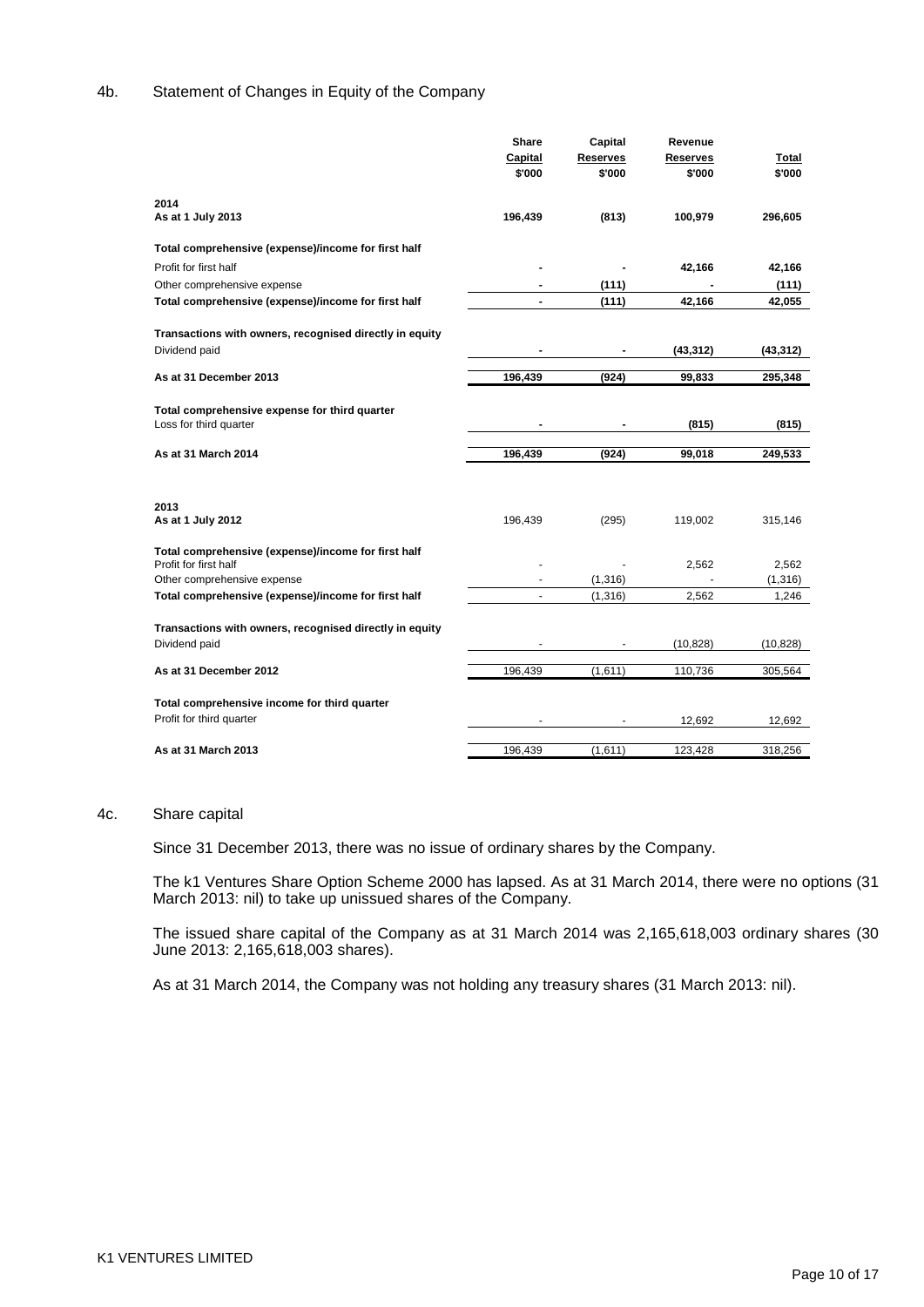# **5. CONSOLIDATED STATEMENT OF CASH FLOWS**

**for the third quarter and nine months ended 31 March 2014**

|                                                                                                 |      | <b>Third Quarter</b> |           | <b>Nine Months</b>  |              |
|-------------------------------------------------------------------------------------------------|------|----------------------|-----------|---------------------|--------------|
|                                                                                                 |      | 1 Jan 14             | 1 Jan 13  | 1 Jul 13            | 1 Jul 12     |
|                                                                                                 | Note | to                   | to        | to                  | to           |
|                                                                                                 |      | 31 Mar 14            | 31 Mar 13 | 31 Mar 14           | 31 Mar 13    |
|                                                                                                 |      | \$'000               | \$'000    | \$'000              | \$'000       |
| <b>CASH FLOWS FROM OPERATING ACTIVITIES</b>                                                     |      |                      |           |                     |              |
| Operating profit                                                                                |      |                      |           |                     |              |
| Continuing operations                                                                           |      | 2,075                | 1,715     | 25,074              | 33,018       |
| Discontinued operations                                                                         |      | 3,818                | 1,782     | 5,264               | 4,995        |
|                                                                                                 |      | 5,893                | 3,497     | 30,338              | 38,013       |
| Adjustments:                                                                                    |      |                      |           |                     |              |
| Depreciation and amortisation                                                                   |      | 8,365                | 6,695     | 25,227              | 19,675       |
| Amortised debt discount                                                                         |      | (529)                | (478)     | (1, 566)            | (1,401)      |
| Investment income (non-cash)                                                                    |      |                      |           | (19, 470)           |              |
| Profit on disposal of fixed assets                                                              |      | (2, 589)             | (352)     | (4, 408)            | (2,589)      |
| Profit on sale of investments                                                                   |      | (5)                  | (3)       | (11)                | (3)          |
| Cash flow from operations before changes in working capital                                     |      | 11,135               | 9,359     | 30,110              | 53,695       |
| Working capital changes:                                                                        |      |                      |           |                     |              |
| <b>Stocks</b>                                                                                   |      | (3, 425)             | 5,072     | (3,945)             | 10,518       |
| Debtors                                                                                         |      | (1,041)              | (2, 131)  | (1,281)             | (2, 553)     |
| Creditors                                                                                       |      | (8, 461)             | (1,228)   | (3, 519)            | 1,590        |
| Translation of foreign subsidiaries and others                                                  |      | (290)                | 1,232     | (535)               | (700)        |
|                                                                                                 |      | (2,082)              | 12,304    | 20,830              | 62,550       |
| Interest paid                                                                                   |      | (2, 572)             | (2, 374)  | (8, 204)            | (7, 190)     |
| Income taxes paid                                                                               |      | (2,910)              | (4, 435)  | (15, 347)           | (6, 290)     |
| Net cash (used in)/from operating activities                                                    |      | (7, 564)             | 5,495     | (2,721)             | 49,070       |
| <b>CASH FLOWS FROM INVESTING ACTIVITIES</b>                                                     |      |                      |           |                     |              |
| Purchase of fixed assets                                                                        |      |                      | (8,033)   |                     |              |
| Proceeds from disposal of fixed assets                                                          |      |                      | 878       | (43, 148)<br>22,099 | (39, 642)    |
| Proceeds from distributions from associated                                                     |      | 13,053               |           |                     | 7,169        |
|                                                                                                 |      |                      |           |                     |              |
| company and joint venture<br>Net proceeds from disposal and capital distribution of investments |      | 257                  | 14        | 2,134<br>2,989      | 3,234<br>184 |
| Net cash from/(used in) investing activities                                                    |      | 13,310               | (7, 141)  | (15,926)            | (29,055)     |
|                                                                                                 |      |                      |           |                     |              |
| <b>CASH FLOWS FROM FINANCING ACTIVITIES</b>                                                     |      |                      |           |                     |              |
| Proceeds from term loans                                                                        |      |                      |           | 34,366              |              |
| Repayment of term loans                                                                         |      | (5, 443)             | (372)     | (25, 767)           | (1, 107)     |
| Dividend paid to shareholders of the Company                                                    |      |                      |           | (43, 312)           | (10, 828)    |
| Net cash used in financing activities                                                           |      | (5, 443)             | (372)     | (34, 713)           | (11, 935)    |
| Net increase/(decrease) in cash and cash equivalents                                            |      | 303                  | (2,018)   | (53, 360)           | 8,080        |
| Cash and cash equivalents as at beginning of period                                             |      | 24,056               | 51,524    | 77,617              | 41,446       |
|                                                                                                 |      |                      |           |                     |              |
| Effects of exchange rate changes on cash and cash<br>equivalents                                |      | (7)                  | 44        | 95                  | 24           |
|                                                                                                 |      |                      |           |                     |              |
| Cash and cash equivalents at end of period                                                      | 5a   | 24,352               | 49,550    | 24,352              | 49,550       |
| <b>Comprising:</b>                                                                              |      |                      |           |                     |              |
| Cash and cash equivalents from continuing operations                                            |      | 22,992               | 49,550    | 22,992              | 49,550       |
| Cash and cash equivalents from discontinued operations                                          |      | 1,360                |           | 1,360               |              |
|                                                                                                 |      | 24,352               | 49,550    | 24,352              | 49,550       |

## **NOTES TO CONSOLIDATED STATEMENT OF CASH FLOWS**

5a. Bank balances, deposits and cash

|                                                                   | As at               | As at               |
|-------------------------------------------------------------------|---------------------|---------------------|
|                                                                   | 31 Mar 14<br>\$'000 | 31 Mar 13<br>\$'000 |
| Bank balances, deposits and cash<br>Deposits with related parties | 20.178<br>4.174     | 20.725<br>28,825    |
| Cash and cash equivalents                                         | 24.352              | 49,550              |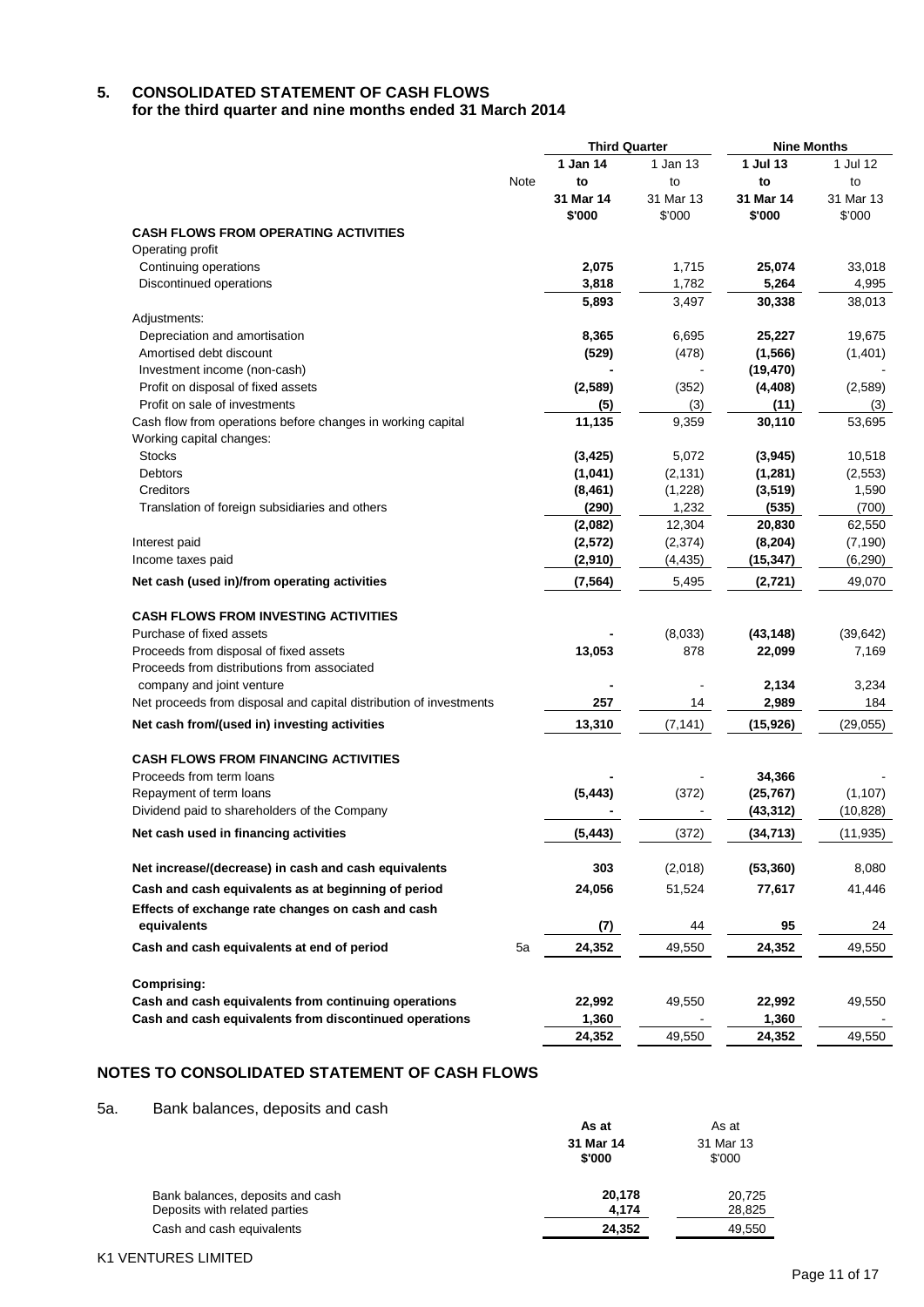## **6. AUDIT**

The financial statements have not been audited nor reviewed by the Company's auditors.

## **7. AUDITORS' REPORT**

Not applicable

### **8. ACCOUNTING POLICIES**

Except as disclosed in paragraph 9 below, the Group has applied the same accounting policies and methods of computation in the financial statements for the current financial period compared with those of the audited financial statements as at 30 June 2013.

## **9. CHANGES IN THE ACCOUNTING POLICIES**

The Group adopted the new/revised FRS and Interpretations of FRS ("INT FRS") that are effective for annual periods beginning on or after 1 July 2013. Changes to the Group's accounting policies have been made as required, in accordance with the transitional provisions in the respective FRS and INT FRS.

The following is the new or amended FRS that is relevant to the Group:

| Revised FRS 19<br><b>FRS 113</b>                   | <b>Employee Benefits</b><br><b>Fair Value Measurement</b>           |
|----------------------------------------------------|---------------------------------------------------------------------|
| Amendments to FRS 107<br>Improvements to FRSs 2012 | Disclosures – Offsetting Financial Assets and Financial Liabilities |
| - Amendments to FRS 1                              | <b>Presentation of Financial Statements</b>                         |
| - Amendments to FRS 16                             | Property, Plant and Equipment                                       |
| - Amendments to FRS 32                             | <b>Financial Instruments: Presentation</b>                          |

The adoption of the above FRS did not result in any substantial change to the Group's accounting policies nor any significant impact on the financial statements.

## **10. REVIEW OF GROUP PERFORMANCE**

For the third quarter, Group revenue from continuing operations of \$3.2 million was \$268,000 above the comparable prior year quarter driven by an increase in investment income. Group profit from continuing operations for the quarter of \$1.2 million was \$300,000 above the prior year quarter driven by the increase in investment income and a reduction in Group operating expenses. Discontinued operations contributed profit of \$1.9 million for the third quarter which was attributable to Helm. Including the contribution from Helm, Group net profit attributable to shareholders was \$2.7 million compared to \$1.4 million in the prior year. Group EBITDA from continuing operations for the third quarter of \$2.1 million increased by \$309,000 compared to the prior year due to higher income from investments.

For the first nine months, Group revenue from continuing operations of \$28.6 million was \$8.4 million below the comparable prior year period due to a decrease in investment income attributable to KUH of \$8.1 million. During the first nine months ended 31 March 2014, the Group received 426,846 common shares of K12, Inc. valued at approximately \$19.6 million.

Group operating profit from continuing operations was \$25.1 million for the first nine months compared to \$33.0 million in the corresponding prior year period. Group profit from continuing operations was \$20.3 million compared to \$30.3 million in the previous year. The decrease in profit from continuing operations was driven by the above-mentioned decrease in investment income from KUH and an increase in taxation, partially offset by a reduction in Group operating expenses. Group EBITDA from continuing operations of \$25.2 million was \$7.9 million below the prior year driven by lower income from investments.

Discontinued operations relating to Helm contributed profit of \$1.4 million for the first nine months.

Including the contribution from Helm, Group profit attributable to shareholders was \$21.4 million for the nine months ended 31 March 2014 compared to \$31.6 million in the corresponding prior year period, and profit per share was 0.99 cents.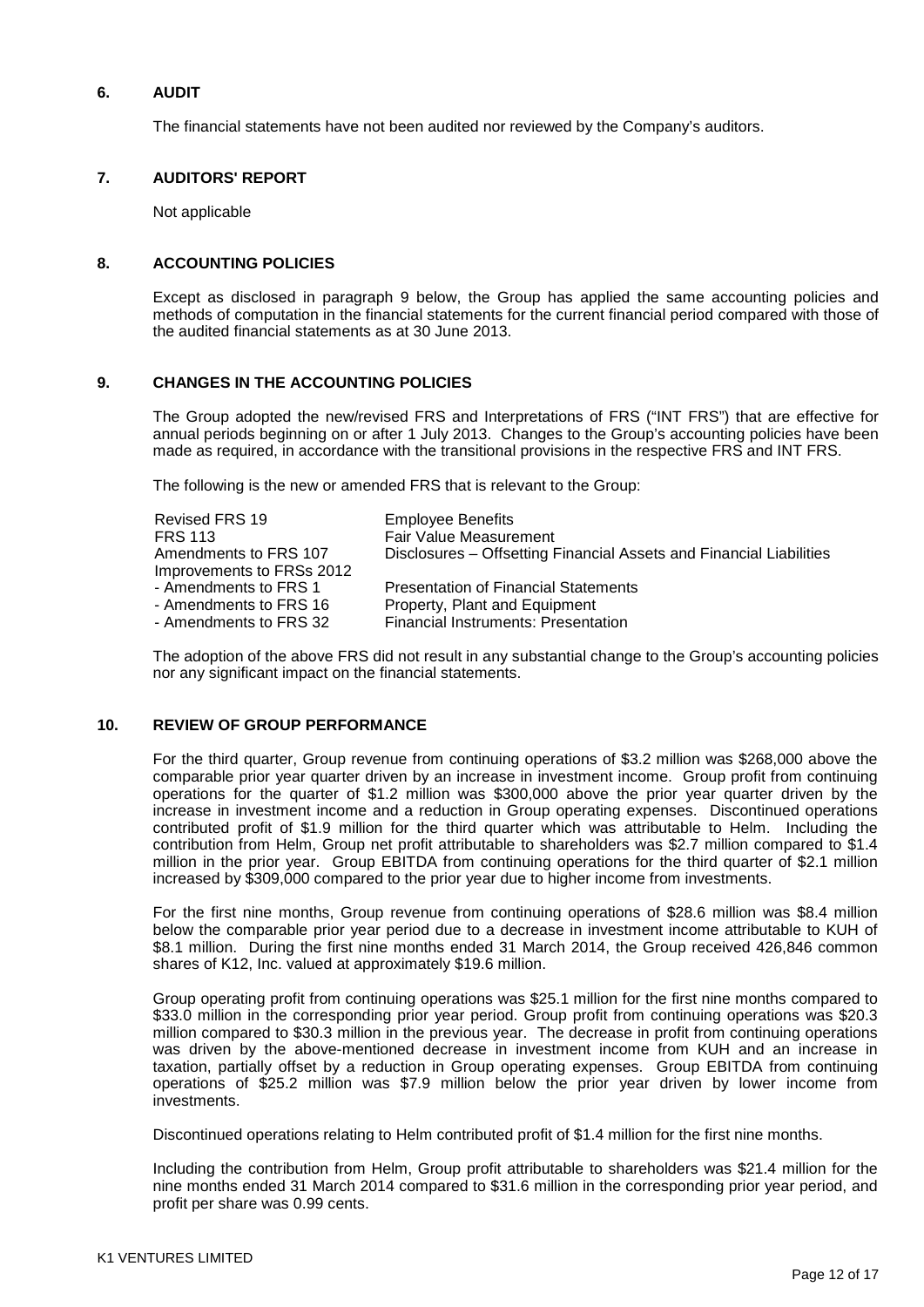In the opinion of the Directors, no factor has arisen between 31 March 2014 and the date of this report which would materially affect the results of the Group and the Company for the period just ended.

### **11. VARIANCE FROM FORECAST STATEMENT**

No forecast for the nine months ended 31 March 2014 was previously provided.

### **12. PROSPECTS**

The Board has determined that the Company will not be making any new investments, but will focus its efforts on managing the current portfolio of assets and, at the appropriate time, realizing such assets. This will enable the Company to maximize value from the proceeds from any realization of assets and to return the same to shareholders as appropriate.

### **13. DIVIDEND**

#### 13a. Current Financial Period Reported On

Any dividend recommended for the current financial period reported on? Yes

The Board of Directors is pleased to recommend a tax exempt one-tier interim dividend of 5 cents per share (2013: nil). The dividend will be paid to shareholders on 30 May 2014.

13b. Corresponding Period of the Immediately Preceding Financial Year

Any dividend declared for the corresponding period of the immediately preceding financial year? No

13c. Date Payable

30 May 2014

#### 13d. Books Closure Date

Notice is hereby given that, the Share Transfer Books and Register of Members of the Company will be closed on 22 May 2014 at 5.00 p.m. for the preparation of dividend warrants. Duly completed transfer in respect of ordinary shares in the capital of the Company ("Shares") received by the Company's Registrar, B.A.C.S. Private Limited, at 63 Cantonment Road, Singapore 089758 up to 5.00 p.m. on 22 May 2014 will be registered to determine shareholders' entitlement to the interim dividend. Members whose Securities Accounts with The Central Depository (Pte) Limited are credited with Shares at 5.00 p.m. on 22 May 2014 will be entitled to the interim dividend.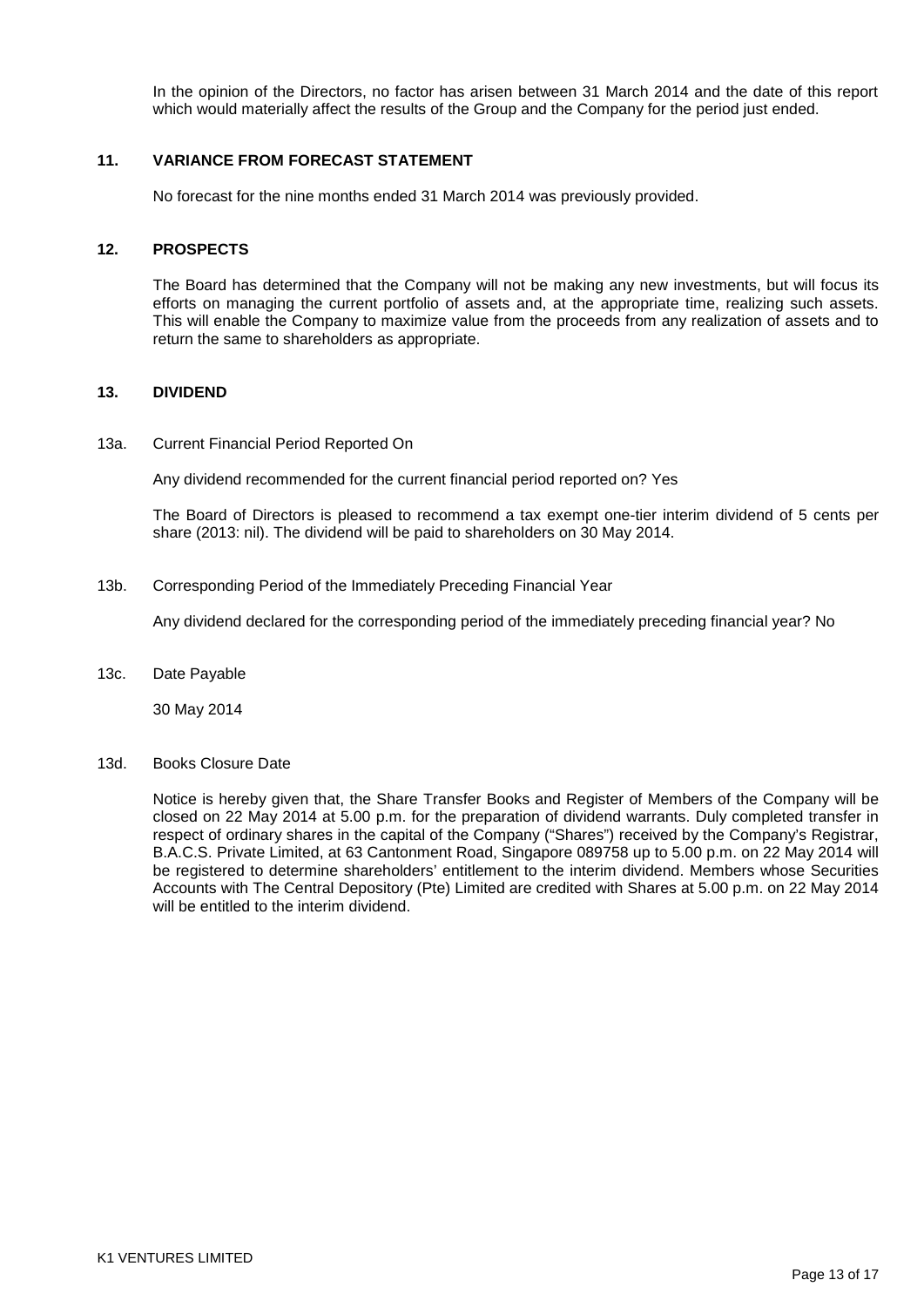## **14. SEGMENT ANALYSIS**

## **Nine months ended 31 March 2014**

|                                                                                                                                                         | Continuing<br>operations     | <b>Discontinued</b><br>operations          | <b>Total</b>                                |
|---------------------------------------------------------------------------------------------------------------------------------------------------------|------------------------------|--------------------------------------------|---------------------------------------------|
|                                                                                                                                                         | <b>Investments</b><br>\$'000 | <b>Transportation</b><br>Leasing<br>\$'000 | \$'000                                      |
| <b>Revenue</b>                                                                                                                                          | 28,552                       | 51,747                                     | 80,299                                      |
| <b>Segment Results</b><br>Operating profit<br>Finance expenses<br>Foreign exchange gain<br>Share of results of associated<br>company and joint ventures | 25,074<br>95                 | 5,264<br>(9, 199)<br>6,365                 | 30,338<br>(9, 199)<br>95<br>6,365           |
| Profit before taxation                                                                                                                                  | 25,169                       | 2,430                                      | 27,599                                      |
| Taxation                                                                                                                                                | (4,871)                      | (1,020)                                    | (5,891)                                     |
| Profit for the period                                                                                                                                   | 20,298                       | 1,410                                      | 21,708                                      |
| Attributable to:<br>Shareholders of the Company<br>Non-controlling interests                                                                            | 20,298<br>20,298             | 1,129<br>281<br>1,410                      | 21,427<br>281<br>21,708                     |
| <b>Other information</b><br>Segment assets<br>Segment liabilities<br>Net assets                                                                         | 191,617<br>2,149<br>189,468  | 407,562<br>245,483                         | 599,179<br>247,632                          |
| Investment in associated<br>company and joint ventures<br>Additions to non-current assets<br>Interest income<br>Depreciation and amortisation           | 44<br>1                      | 162,079<br>70,345<br>43,148<br>1<br>25,226 | 351,547<br>70,345<br>43,148<br>45<br>25,227 |
| <b>Geographical Information</b>                                                                                                                         |                              |                                            |                                             |
|                                                                                                                                                         | <b>Singapore</b>             | <b>USA</b><br><b>Others</b>                | Total                                       |

|                                | --------<br>\$'000 | $\sim$ $\sim$<br>\$'000 | ------<br>\$'000 | $\sim$<br>\$'000 |
|--------------------------------|--------------------|-------------------------|------------------|------------------|
| <b>Continuing operations</b>   |                    |                         |                  |                  |
| External sales                 | 26                 | 28,356                  | 170              | 28.552           |
| Non-current assets             | $\blacksquare$     | 150.781                 | 17.301           | 168.082          |
| <b>Discontinued operations</b> |                    |                         |                  |                  |
| External sales                 | $\blacksquare$     | 51.747                  | $\blacksquare$   | 51.747           |
| Non-current assets             |                    | 391.898                 | ٠                | 391,898          |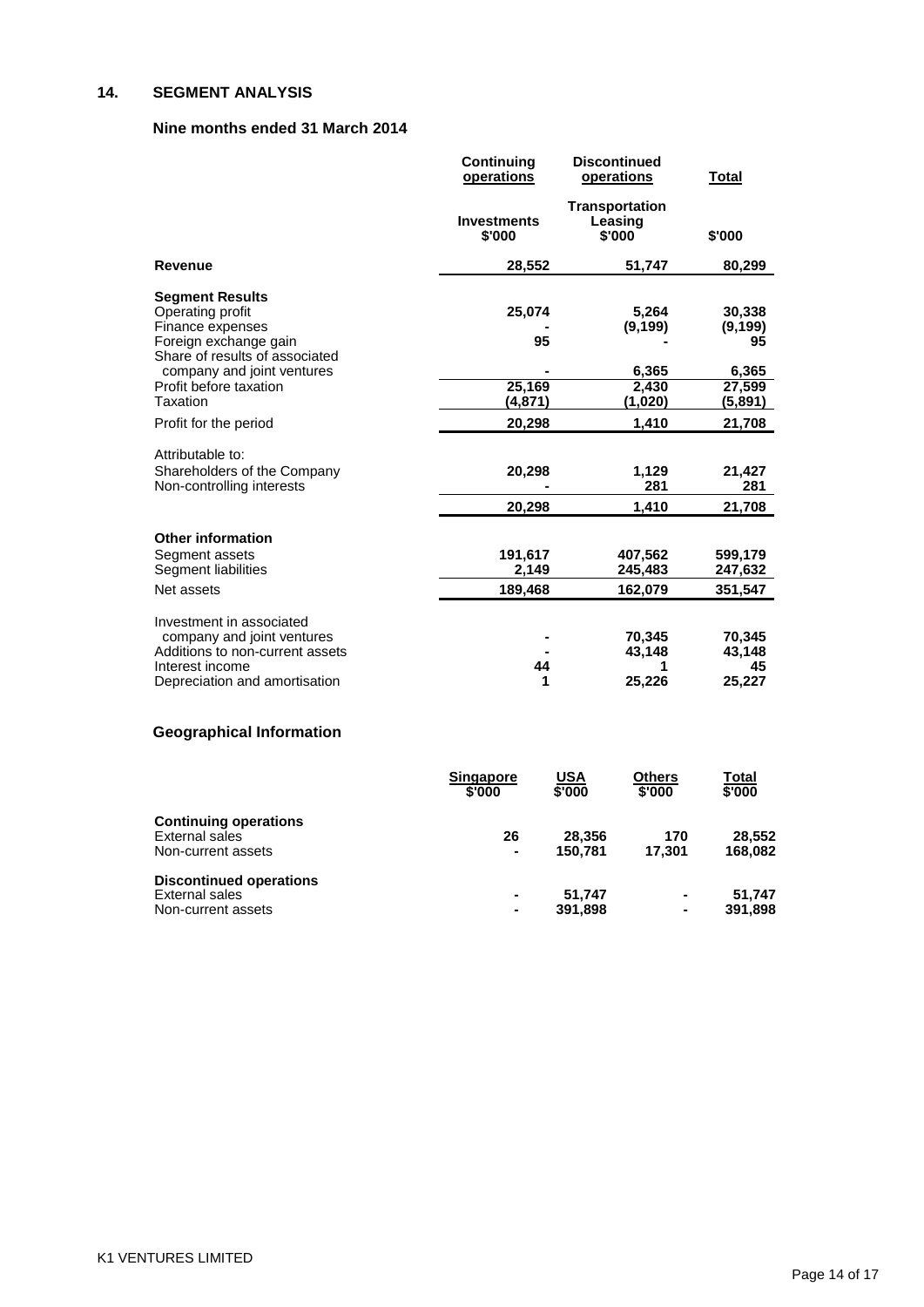### **Nine months ended 31 March 2013**

|                                                                                                                                               | Continuing<br>operations     | Discontinued<br>operations          | Total                            |
|-----------------------------------------------------------------------------------------------------------------------------------------------|------------------------------|-------------------------------------|----------------------------------|
|                                                                                                                                               | Investments<br>\$'000        | Transportation<br>Leasing<br>\$'000 | \$'000                           |
| <b>Revenue</b>                                                                                                                                | 36,975                       | 53,691                              | 90,666                           |
| <b>Segment Results</b>                                                                                                                        |                              |                                     |                                  |
| Operating profit<br>Finance expenses<br>Foreign exchange gain                                                                                 | 33,018<br>24                 | 4,995<br>(8, 194)                   | 38,013<br>(8, 194)<br>24         |
| Share of results of associated<br>company and joint ventures<br>Profit before taxation<br><b>Taxation</b>                                     | 33,042<br>(2,713)            | 5,937<br>2,738<br>(1, 150)          | 5,937<br>35,780<br>(3,863)       |
| Profit for the period                                                                                                                         | 30,329                       | 1,588                               | 31,917                           |
| Attributable to:<br>Shareholders of the Company<br>Non-controlling interests                                                                  | 30,329<br>30,329             | 1,272<br>316<br>1,588               | 31,601<br>316<br>31,917          |
| <b>Other information</b><br>Segment assets<br>Segment liabilities<br>Net assets                                                               | 246,802<br>11,976<br>234,826 | 394,866<br>239,373<br>155,493       | 641,668<br>251,349<br>390,319    |
| Investment in associated<br>company and joint ventures<br>Additions to non-current assets<br>Interest income<br>Depreciation and amortisation | 40                           | 64.771<br>39,642<br>1<br>19,675     | 64,771<br>39,642<br>41<br>19,675 |

### **Geographical Information**

|                                                | Singapore<br>\$'000 | USA<br>\$'000 | <b>Others</b><br>\$'000 | Total<br>\$'000 |
|------------------------------------------------|---------------------|---------------|-------------------------|-----------------|
| <b>Continuing operations</b><br>External sales | 3                   | 36.216        | 756                     | 36.975          |
| Non-current assets                             | $\overline{a}$      | 188.112       | 16.644                  | 204.756         |
| <b>Discontinued operations</b>                 |                     |               |                         |                 |
| External sales                                 | $\overline{a}$      | 53.691        |                         | 53.691          |
| Non-current assets                             | $\overline{a}$      | 374.270       |                         | 374.270         |

Notes:

- (a) The Group is organised into business units based on their products and services and has two reportable operating segments: Investments and Transportation Leasing. The Group's Investment activities consist of the Group's investments in quoted and unquoted investments. Discontinued operations relate to the Transportation Leasing segment which represents Helm's locomotive and railcar leasing business in North America.
- (b) The Group's two operating segments operate in three main geographical areas. The operating activities and investment activities are predominantly in the USA. There was also investment activities in Hong Kong. Singapore is the home country of the Company and its assets are mainly cash and cash equivalents.
- (c) For the nine months ended 31 March 2014 and 31 March 2013, no single external customer accounted for 10% or more of the Group's revenue from continuing operations.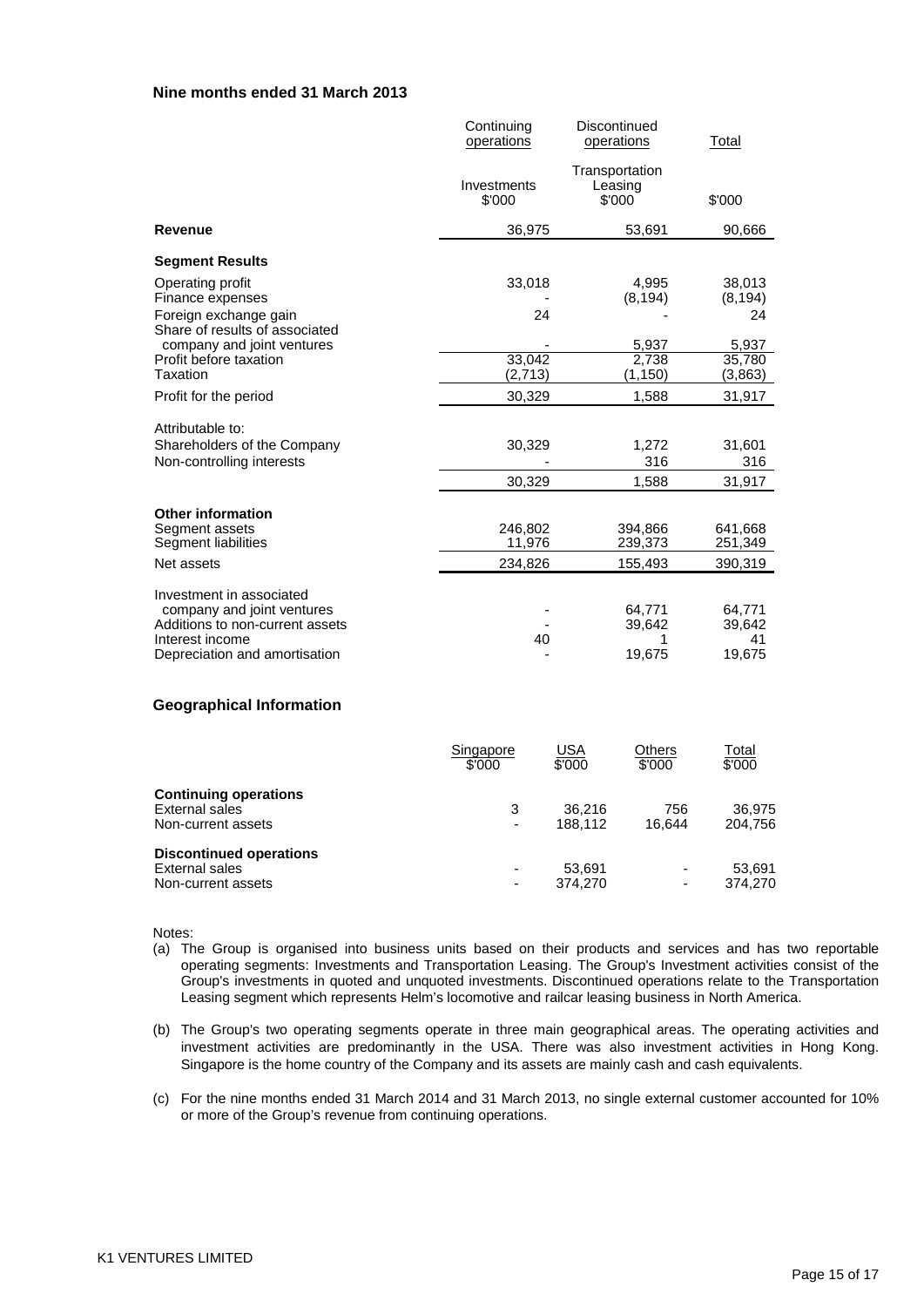## **15. REVIEW OF SEGMENT PERFORMANCE**

Not applicable.

## **16. INTERESTED PERSON TRANSACTIONS**

The Group has obtained a general mandate from shareholders of the Company for interested person transactions in the Annual General Meeting held on 24 October 2013. During the nine months ended 31 March 2014, the following interested person transactions were entered into by the Group:

|                      |           |                                                                                                                                                                                                                                                                       | Aggregate value of all          |
|----------------------|-----------|-----------------------------------------------------------------------------------------------------------------------------------------------------------------------------------------------------------------------------------------------------------------------|---------------------------------|
|                      |           |                                                                                                                                                                                                                                                                       | interested person               |
|                      |           |                                                                                                                                                                                                                                                                       |                                 |
|                      |           |                                                                                                                                                                                                                                                                       | under a shareholders'           |
|                      |           |                                                                                                                                                                                                                                                                       | mandate pursuant to             |
|                      |           | Rule 920 of the SGX                                                                                                                                                                                                                                                   |                                 |
|                      |           |                                                                                                                                                                                                                                                                       | Listing Manual.                 |
| <b>Third Quarter</b> |           | <b>Nine Months</b>                                                                                                                                                                                                                                                    |                                 |
| 1 Jul 13             | 1 Jul 12  | 1 Jul 13                                                                                                                                                                                                                                                              | 1 Jul 12                        |
| to                   | to        | to                                                                                                                                                                                                                                                                    | to                              |
| 31 Mar 14            | 31 Mar 13 | 31 Mar 14                                                                                                                                                                                                                                                             | 31 Mar 13                       |
| \$'000               | \$'000    | \$'000                                                                                                                                                                                                                                                                | \$'000                          |
|                      |           |                                                                                                                                                                                                                                                                       |                                 |
|                      |           |                                                                                                                                                                                                                                                                       |                                 |
| -                    | ۰         | 680                                                                                                                                                                                                                                                                   | 665                             |
|                      |           | 3,139                                                                                                                                                                                                                                                                 | 3,175                           |
|                      |           |                                                                                                                                                                                                                                                                       |                                 |
|                      |           |                                                                                                                                                                                                                                                                       |                                 |
| -                    |           |                                                                                                                                                                                                                                                                       | 28,828                          |
|                      |           | 8,019                                                                                                                                                                                                                                                                 | 32,668                          |
|                      |           | Aggregate value of all<br>interested person<br>transactions during the<br>financial year under<br>review (excluding<br>transactions less than<br>\$100,000 and<br>transactions conducted<br>under shareholders'<br>mandate pursuant to<br>Rule 920)<br>$\blacksquare$ | transactions conducted<br>4,200 |

\* This amount includes the full financial year transaction with the interested person as per agreement.

## **BY ORDER OF THE BOARD**

Winnie Mak Company Secretary 14 May 2014